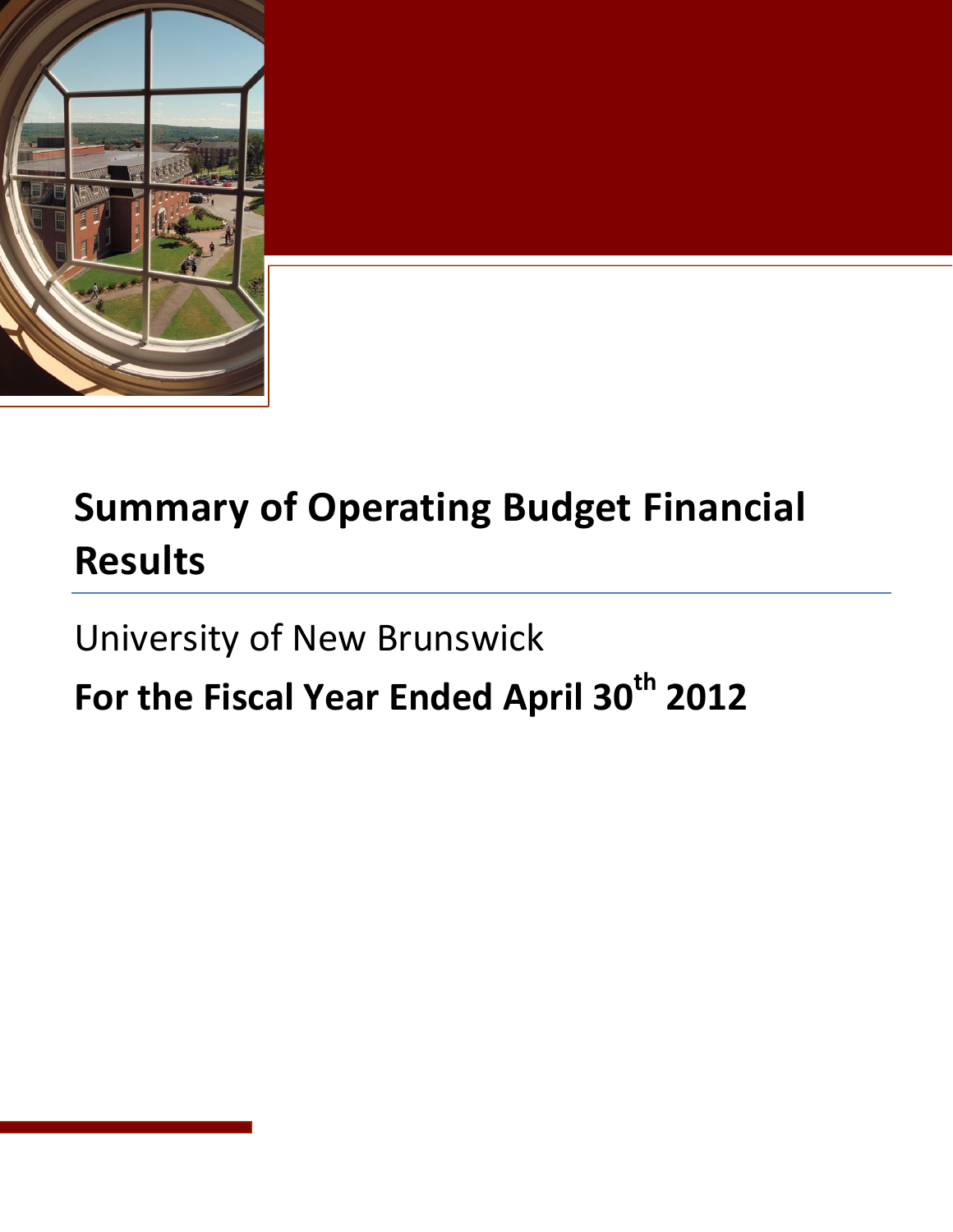#### University of New Brunswick **Summary of Operating Budget Financial Results** For the Fiscal Year Ended April 30<sup>th</sup> 2012



#### **Contents UNRESTRICTED OPERATING BUDGET STATEMENT Combined Results**  $\overline{\mathbf{3}}$ UNRESTRICTED OPERATING BUDGET STATEMENT Fredericton Campus & University-wide Units  $\mathbf{q}$ Schedule 2: Unrestricted Operating Account (Fredericton Campus & University-wide Units) ..........................10 **UNRESTRICTED OPERATING BUDGET STATEMENT Saint John Campus** 19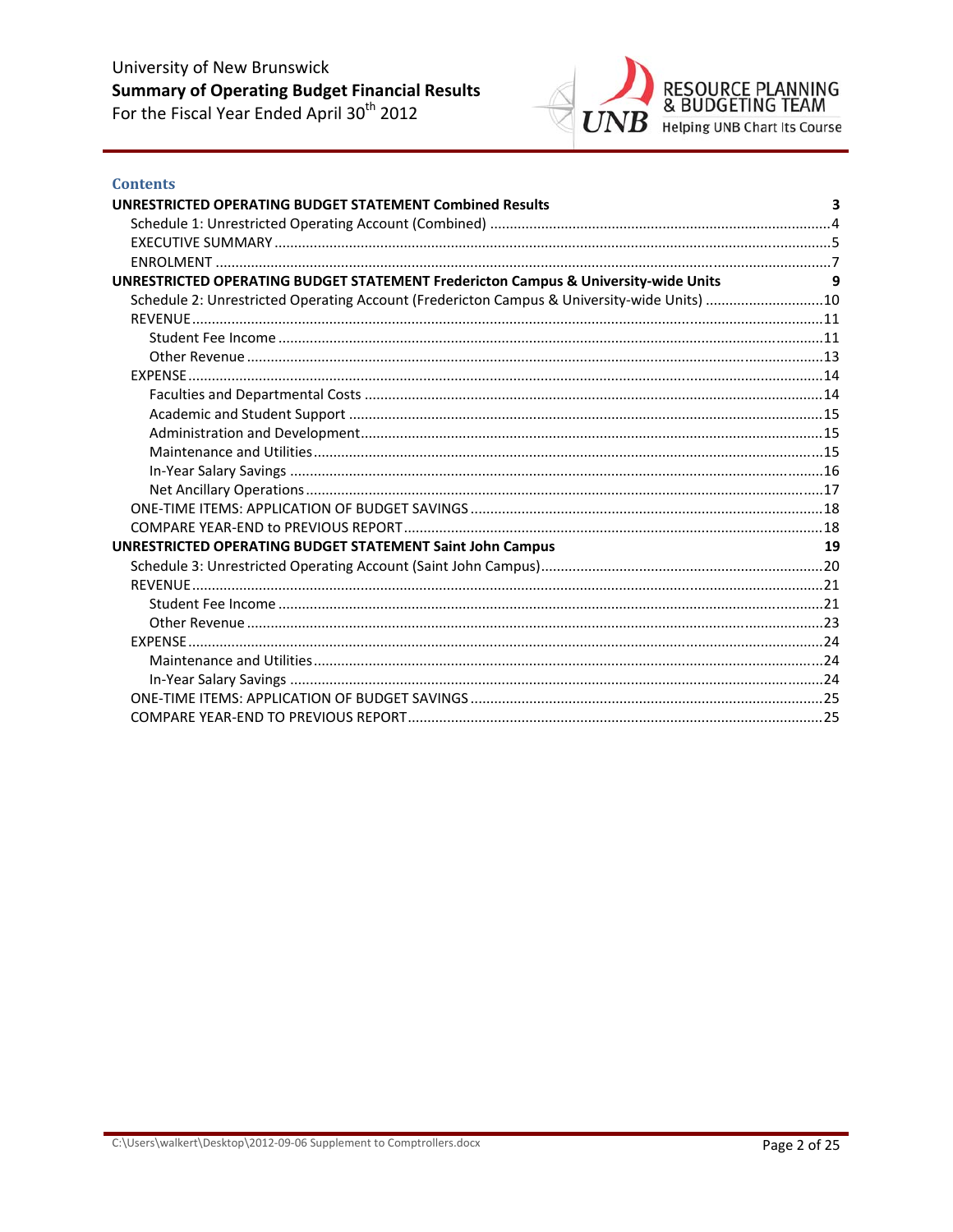

# **UNRESTRICTED OPERATING BUDGET STATEMENT Combined Results**

For the Year Ended April 30<sup>th</sup> 2012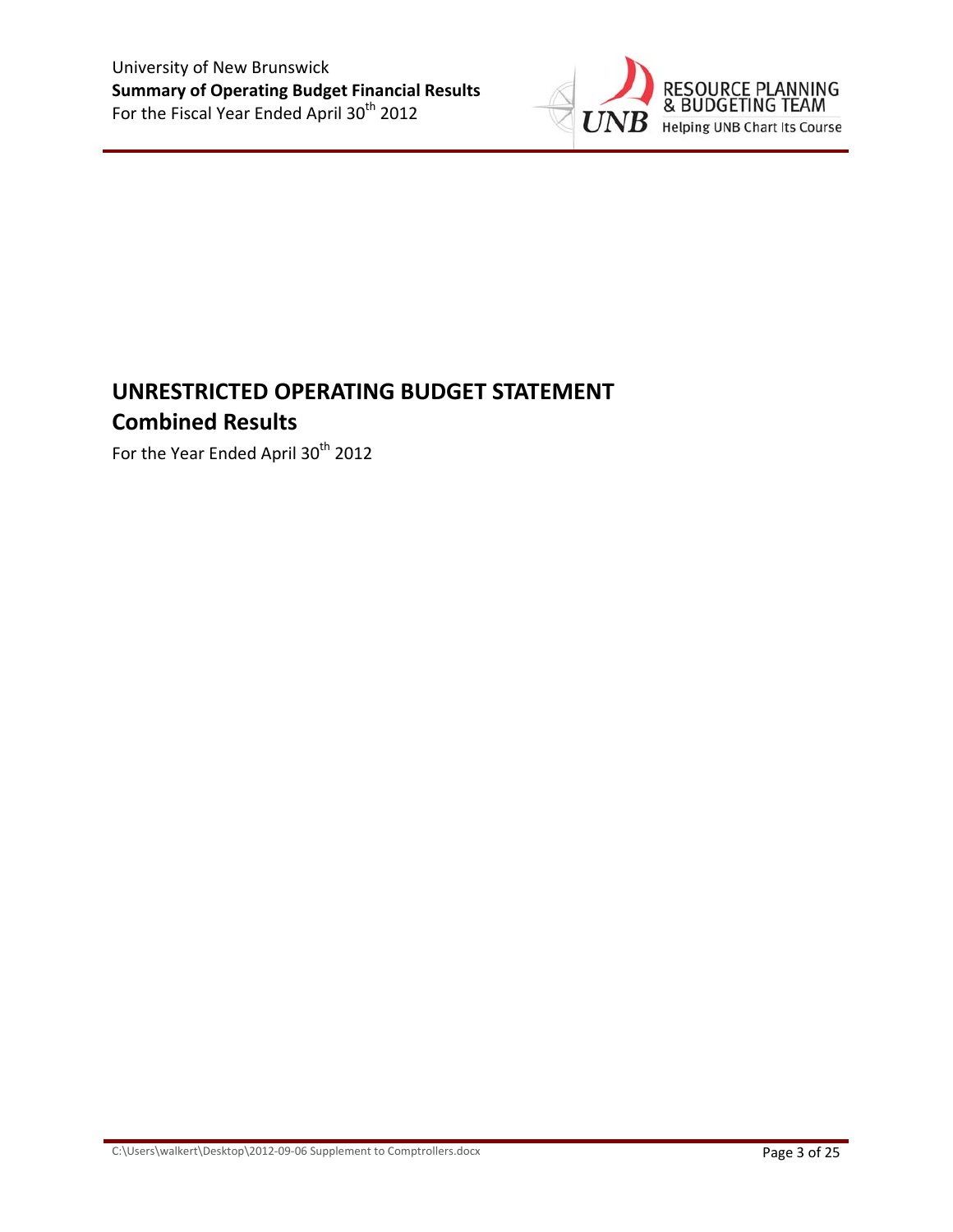

# *Schedule 1: Unrestricted Operating Account (Combined)*

| Row            | Col.                                                           | A                                       | В                        | C                    | D           |
|----------------|----------------------------------------------------------------|-----------------------------------------|--------------------------|----------------------|-------------|
|                |                                                                |                                         |                          | Fav (Unfav) Variance |             |
|                | (Thousands of Dollars)                                         | Approved<br><b>Budget</b><br>(Restated) | Actual<br><b>Results</b> | Dollars              | Percent     |
|                | Revenue                                                        |                                         |                          |                      |             |
| 1              | Provincial Operating Grant                                     | \$108,066.7                             | 107,999.9<br>\$          | \$<br>(66.8)         | $(0.1\%)$   |
| $\overline{c}$ | Student Fee Income                                             | 52,759.6                                | 57,388.3                 | 4,628.7              | 8.8%        |
| 3              | Federal Indirect Cost of Research Grant                        | 3,446.4                                 | 3,446.4                  |                      | $0.0\%$     |
| 4              | Other                                                          | 7,964.5                                 | 9,216.8                  | 1,252.3              | $15.7\%$    |
| 5              | <b>Total Revenue</b>                                           | 172,237.2                               | 178,051.4                | 5,814.2              | 3.4%        |
|                | <b>Expense</b>                                                 |                                         |                          |                      |             |
|                | Academic and Research                                          |                                         |                          |                      |             |
| 6              | Faculties and Departmental Costs                               | 93,735.8                                | 92,809.5                 | 926.3                | $1.0\%$     |
| 7              | Academic and Student Support                                   | 27,897.5                                | 27,917.1                 | (19.6)               | $(0.1\%)$   |
| 8              | Sub-Total                                                      | 121,633.3                               | 120,726.6                | 906.7                | 0.7%        |
|                | Administration and Support Services                            |                                         |                          |                      |             |
| 9              | Administration and Development                                 | 26,513.2                                | 26,861.2                 | (348.0)              | $(1.3\%)$   |
| 10             | Maintenance and Utilities                                      | 21,543.3                                | 20,041.1                 | 1,502.1              | $7.0\%$     |
| 11             | Sub-Total                                                      | 48,056.4                                | 46,902.3                 | 1,154.1              | 2.4%        |
| 12             | <b>Total Operating Expense</b>                                 | 169,689.8                               | 167,628.9                | 2,060.8              | 1.2%        |
| 13             | In Year Priority Allocations                                   | 1,585.6                                 | 1,585.6                  |                      | $0.0\%$     |
| 14             | In Year Salary Savings within 'Slices of the Pie'              | (1,400.0)                               | (4,369.2)                | 2,969.2              | 212.1%      |
| 15             | In Year Contingency                                            | 1,500.0                                 | 1,500.0                  |                      | $0.0\%$     |
| 16             | Net Anallary Operations                                        | 1,936.8                                 | 1,733.9                  | 202.8                | $10.5\%$    |
| 17             | Sub-Total                                                      | 3,622.4                                 | 450.3                    | 3,172.0              | 87.6%       |
| 18             | <b>Total Expense</b>                                           | 173,312.1                               | 168,079.3                | 5,232.9              | 3.0%        |
| 19             | Accumulated Operating Surplus (Deficit) before One-Time Item   | (1,074.9)                               | 9,972.1                  | 11,047.0             |             |
|                | <b>One-Time Items:</b>                                         |                                         |                          |                      |             |
|                | Transfer (to) from Net Assets Restricted for Specific Purposes |                                         |                          |                      |             |
| 20             | Capital                                                        |                                         | (3,300.0)                | (3,300.0)            |             |
| 21             | Specific Risk                                                  | 1,963.9                                 | 299.6                    | (1,664.3)            | $(84.7\%)$  |
| 22             | Contingency                                                    |                                         | (1,800.0)                | (1,800.0)            |             |
| 23             | Other: Eliminate Debt of Campus Residence                      |                                         | (1,723.0)                | (1,723.0)            |             |
| 24             | Other: Provision for Staff Reduction Costs                     | (889.0)                                 |                          | 889.0                | $(100.0\%)$ |
| 25             | Other                                                          |                                         | (427.9)                  | (427.9)              |             |
| 26             | Sub-Total                                                      | 1,074.9                                 | (6,951.3)                | (8,026.2)            | (746.7%)    |
| 27             | Change to Accumulated Operating Surplus (Deficit)              | 0.0                                     | 3,020.8                  | 3,020.8              |             |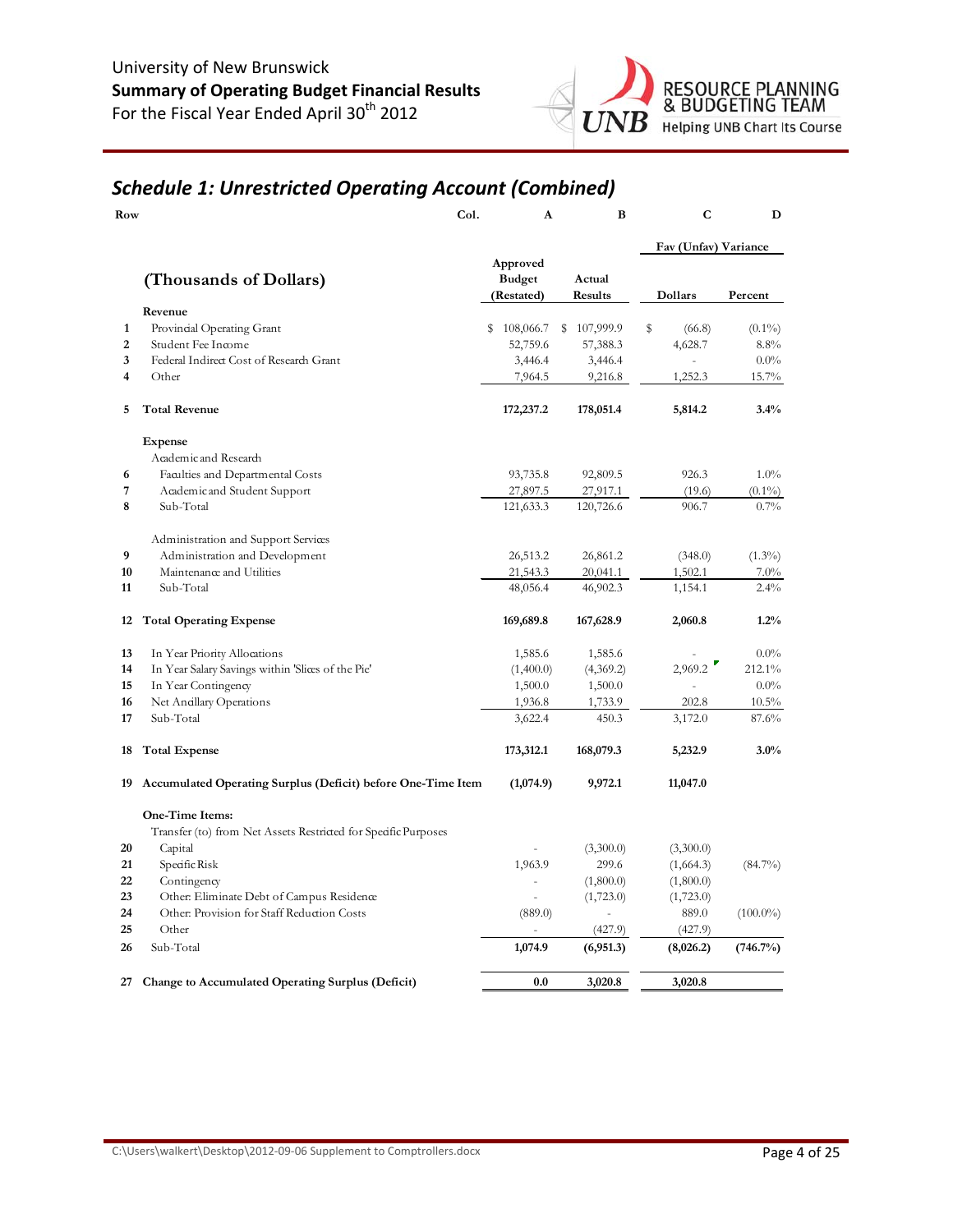

# *EXECUTIVE SUMMARY*

The University of New Brunswick completed its fiscal year ended April 30th 2012 with a net operating budget surplus of \$3.0 Million. This result compares favorably with the balanced budget targeted for 2011‐12.

There were positive variances in the operating revenues and expenses on each campus which provided one‐time funding to the University for deployment as investment (e.g. infrastructure renewal), debt reduction (e.g. unfunded liabilities) and risk mitigation.

Major budget variances, as well as the application of net operating budget surplus, are:

#### Operating Revenue

- \$4.6 Million (or 42% of the favorable variance) attributed to better than expected Student Fee Income on both the Fredericton Campus (\$1.7 Million) and Saint John Campus (\$2.9 Million). It is important to note that \$2.7 Million is attributed to higher than expected international differential income related to undergraduate students on both campuses.
- \$1.3 Million (or 11% of the favorable variance) attributed to better than expected Other Revenue on both the Fredericton Campus (\$0.8 Million) and Saint John Campus (\$0.4 Million). It is important to note that \$0.5 Million is attributed to higher than expected short term investment income.

#### Operating Expense

- \$1.5 Million (or 13% of the favorable variance) attributed to better than expected fringe benefit costs, largely on the Fredericton Campus. It is important to note that \$0.5 Million is attributed to better than budgeted faculty pension costs.
- \$1.5 Million (or 14% of the favorable variance) attributed to better than expected maintenance & utilities costs on both the Fredericton Campus (\$1.0 Million) and Saint John Campus (\$0.5 Million).
- \$0.2 Million (or 2% of the favorable variance) attributed to better than expected (net) results for our ancillary operations. On the Fredericton Campus, net ancillary operations at a net cost of \$1.2 Million were \$0.6 Million favorable to budget. This was offset by unfavorable results on the Saint John Campus where net ancillary operations, at a net cost of \$0.6 Million were \$0.4 Million unfavorable.

#### **Other**

• \$3.0 Million (or 27% of the favorable variance) attributed to better than expected (net) salary savings on both the Fredericton Campus (\$2.1 Million) and Saint John Campus (\$0.9 Million).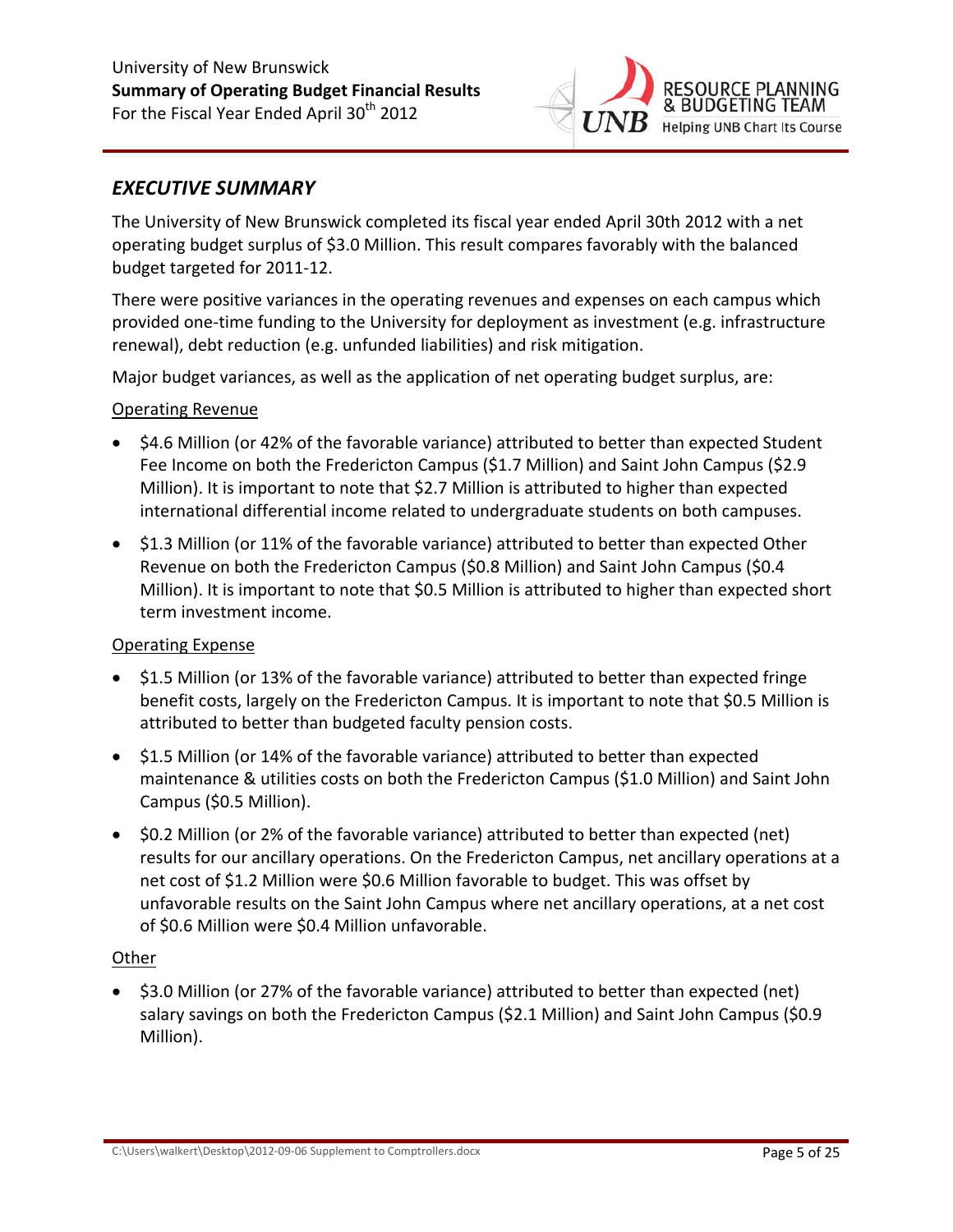

#### One‐time Items: Application of Budget Savings

University management reallocated budget savings of \$7.3 Million (equivalent to 4.1% of revenues) to strategic priorities in areas of investment, debt reduction and risk mitigation during 2011‐12. The following one‐time allocations were made in order to provide funding where no specific funding source was otherwise available:

- \$2.3 Million provision for capital projects to enhance the teaching and learning environment on the Saint John Campus (most notably the Ward Chipman Library);
- \$1.7 Million provision to eliminate internal debt with regard to the Saint John Campus residence;
- \$1.8 Million provision for contingency against uncertain revenues (and particularly provincial operating grant revenues);
- \$1.0 Million provision for capital projects to enhance the teaching and learning environment, safety and security on the Fredericton Campus; and,
- \$0.5 Million provision for administrative costs in support of a fundraising campaign and future collective bargaining.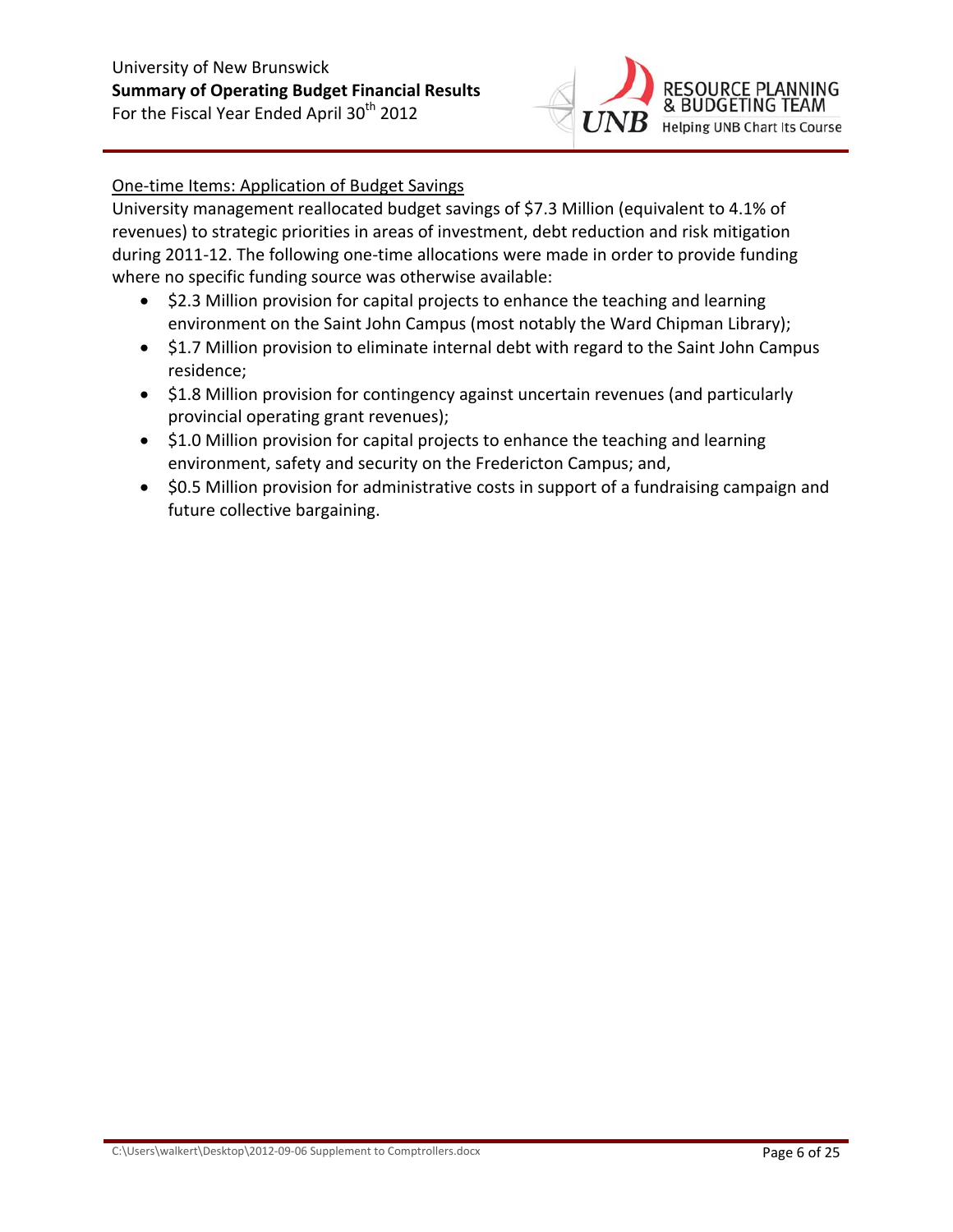

#### *ENROLMENT*

University financial results are largely driven by enrolment. Exhibits 1 and 2 illustrate historical actual and budgeted enrolments.

#### **Exhibit 1: Overall Fall Enrolment (FTE) Exhibit 2: International Fall Enrolment (FTE)**





#### Exhibits 3 and 4 provide additional detail with regard to 2011‐12 enrolments.

#### **Exhibit 3: Historical and Budgeted Enrolment (Fall, FTE)**

| Enrolment (FTE)               | 2009FA Act |       | 2010FA Act 2011FA Bud 2011FA Act |       | 2012FA Bud |
|-------------------------------|------------|-------|----------------------------------|-------|------------|
| Undergraduate Domestic        | 7.492      | 7,300 | 7,258                            | 7,272 | 7,327      |
| Undergraduate International   | 707        | 844   | 629                              | 1.008 | 909        |
| <b>Graduate Domestic</b>      | 912        | 927   | 1.022                            | 963   | 1,074      |
| <b>Graduate International</b> | 317        | 380   | 276                              | 433   | 276        |
| Total                         | 9.428      | 9.451 | 9.185                            | 9.676 | 9,586      |

#### It is normal for student populations to decline from Fall to Winter. Exhibit 4 provides detail with regard to Winter enrolments and provides a comparison to overall Fall enrolments.

#### **Exhibit 4: Historical and Budgeted Enrolment (Winter, FTE)**

| Enrolment (FTE)               | 2010WI Act | 2011WI Act | 2012WI Bud 2012WI Act |       | <b>2013WI Bud</b> |
|-------------------------------|------------|------------|-----------------------|-------|-------------------|
| <b>Undergraduate Domestic</b> | 7.092      | 6.936      | 6.912                 | 6.828 | 6,960             |
| Undergraduate International   | 673        | 916        | 589                   | 997   | 864               |
| <b>Graduate Domestic</b>      | 876        | 914        | 947                   | 908   | 1,040             |
| <b>Graduate International</b> | 340        | 382        | 274                   | 429   | 267               |
| Total                         | 8.981      | 9.148      | 8.722                 | 9.162 | 9,131             |
| Winter as Percent of Fall     | 95.3%      | 96.8%      | $95.0\%$              | 94.7% | $95.3\%$          |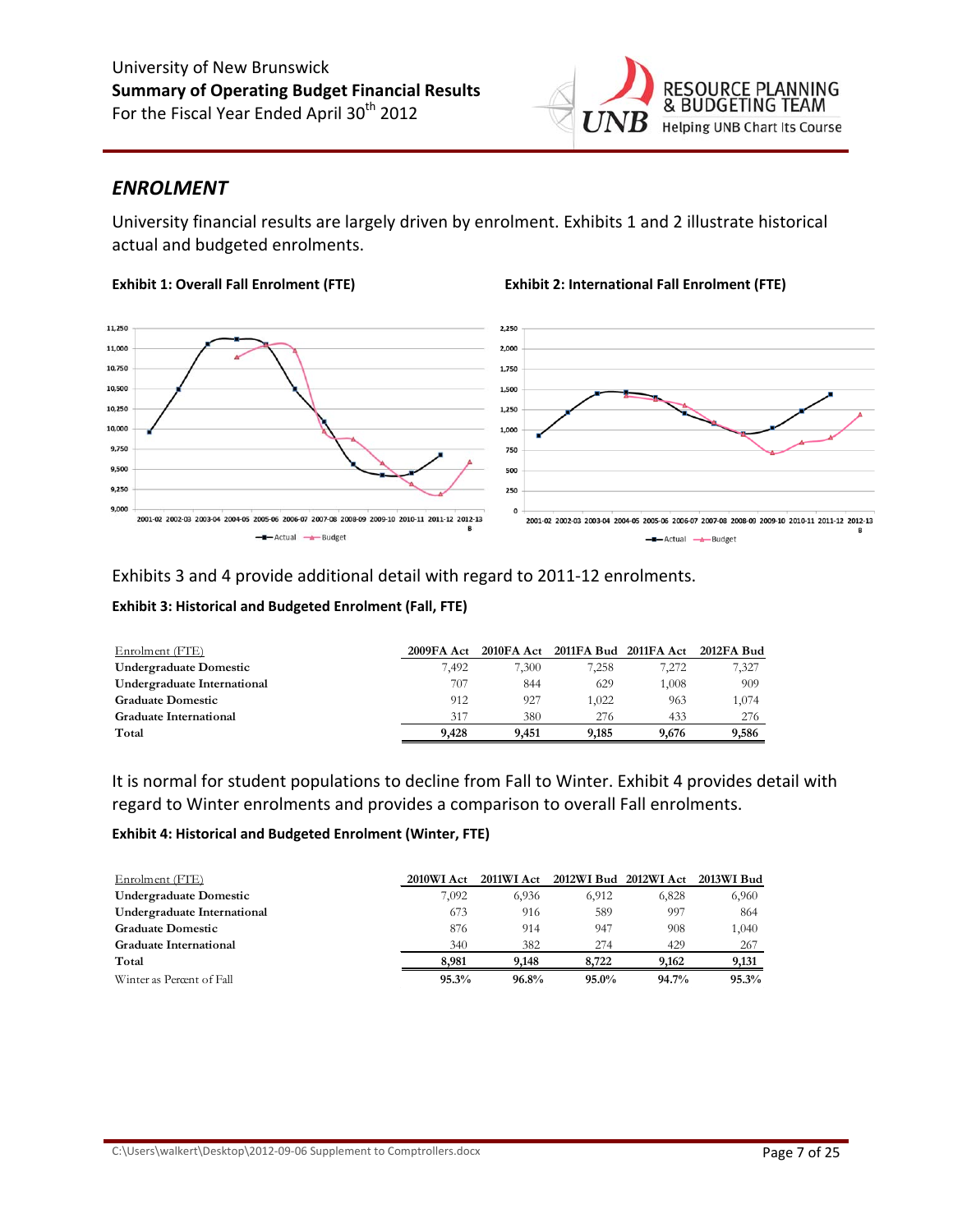

This page left intentionally blank.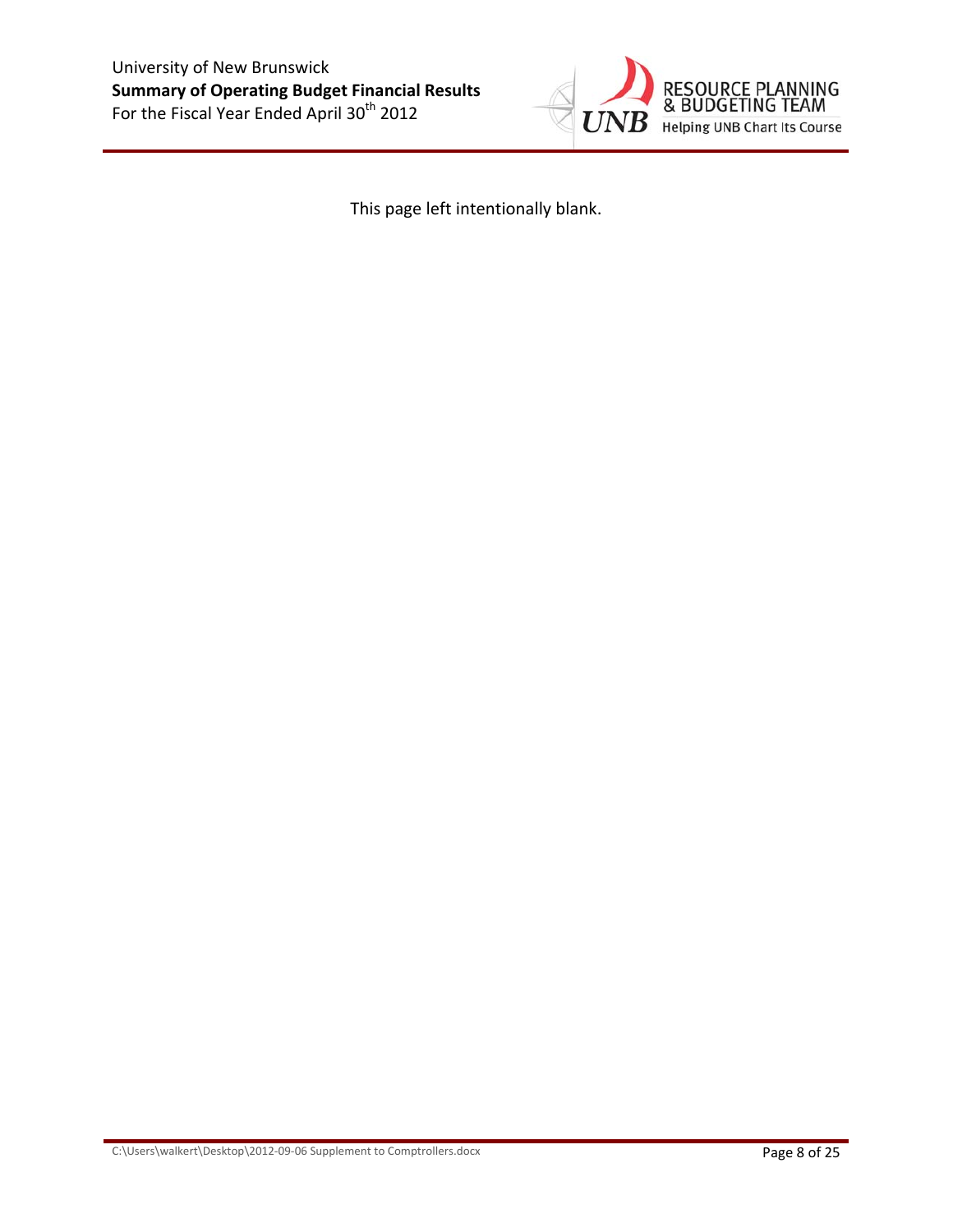

# **UNRESTRICTED OPERATING BUDGET STATEMENT Fredericton Campus & University‐wide Units**

For the Year Ended April 30<sup>th</sup> 2012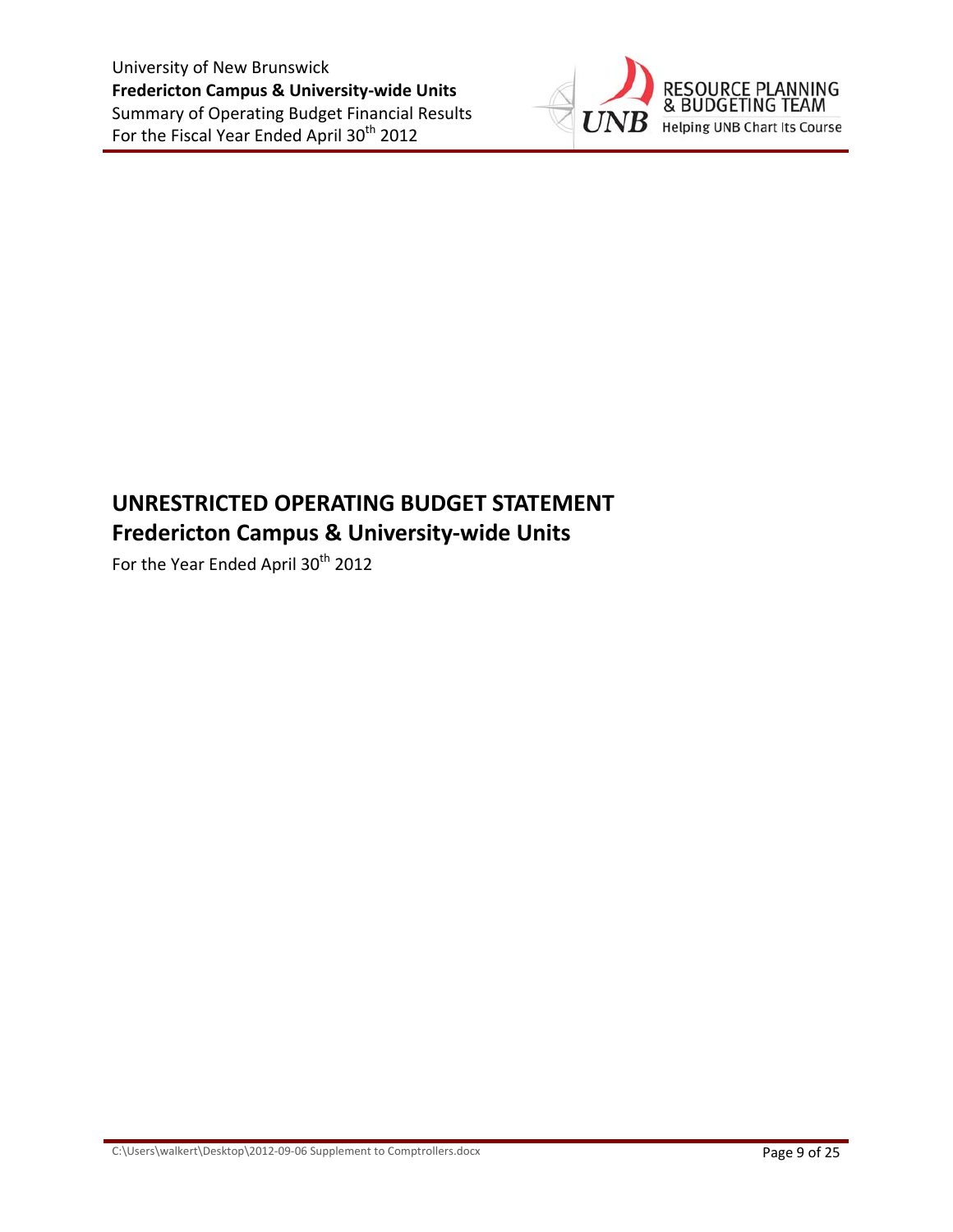

#### *Schedule 2:*

# *Unrestricted Operating Account (Fredericton Campus & University‐wide Units)*

| Row            | Col.                                                           | A             | B                | C                    | D           |
|----------------|----------------------------------------------------------------|---------------|------------------|----------------------|-------------|
|                |                                                                |               |                  | Fav (Unfav) Variance |             |
|                |                                                                | Approved      |                  |                      |             |
|                | (Thousands of Dollars)                                         | <b>Budget</b> | Actual           |                      |             |
|                |                                                                | (Restated)    | Results          | Dollars              | Percent     |
|                | Revenue                                                        |               |                  |                      |             |
| 1              | Provincial Operating Grant                                     | S<br>90,444.7 | 90,380.2<br>- \$ | \$<br>(64.5)         | $(0.1\%)$   |
| $\overline{c}$ | Student Fee Income                                             | 38,421.8      | 40,110.3         | 1,688.5              | 4.4%        |
| 3              | Federal Indirect Cost of Research Grant                        | 3,270.4       | 3,270.4          |                      | $0.0\%$     |
| 4              | Other                                                          | 5,513.3       | 6,331.2          | 817.9                | $14.8\%$    |
| 5              | <b>Total Revenue</b>                                           | 137,650.2     | 140,092.1        | 2,441.9              | 1.8%        |
|                | <b>Expense</b>                                                 |               |                  |                      |             |
|                | Academic and Research                                          |               |                  |                      |             |
| 6              | Faculties and Departmental Costs                               | 74,281.5      | 73,397.8         | 883.7                | 1.2%        |
| 7              | Academic and Student Support                                   | 22,741.0      | 22,757.6         | (16.6)               | $(0.1\%)$   |
| 8              | Sub-Total                                                      | 97,022.5      | 96,155.4         | 867.1                | 0.9%        |
|                | Administration and Support Services                            |               |                  |                      |             |
| 9              | Administration and Development                                 | 21,370.4      | 21,660.6         | (290.2)              | $(1.4\%)$   |
| 10             | Maintenance and Utilities                                      | 16,861.7      | 15,842.9         | 1,018.7              | $6.0\%$     |
| 11             | Sub-Total                                                      | 38,232.0      | 37,503.5         | 728.5                | 1.9%        |
| 12             | <b>Total Operating Expense</b>                                 | 135,254.6     | 133,658.9        | 1,595.6              | 1.2%        |
| 13             | In Year Priority Allocations                                   | 925.6         | 925.6            |                      | $0.0\%$     |
| 14             | In Year Salary Savings within 'Slices of the Pie'              | (1,000.0)     | (3,062.6)        | 2,062.6              | 206.3%      |
| 15             | In Year Contingency                                            | 1,500.0       | 1,500.0          |                      | $0.0\%$     |
| 16             | Net Anallary Operations                                        | 1,745.4       | 1,182.3          | 563.0                | $32.3\%$    |
| 17             | Sub-Total                                                      | 3,171.0       | 545.3            | 2,625.6              | 82.8%       |
| 18             | <b>Total Expense</b>                                           | 138,425.5     | 134,204.3        | 4,221.3              | 3.0%        |
| 19             | Accumulated Operating Surplus (Deficit) before One-Time Item   | (775.3)       | 5,887.8          | 6,663.1              |             |
|                | One-Time Items:                                                |               |                  |                      |             |
|                | Transfer (to) from Net Assets Restricted for Specific Purposes |               |                  |                      |             |
| 20             | Capital                                                        |               | (1,000.0)        | (1,000.0)            |             |
| 21             | Specific Risk                                                  | 1,664.3       |                  | (1,664.3)            | $(100.0\%)$ |
| 22             | Contingency                                                    |               | (1,500.0)        | (1,500.0)            |             |
| 23             | Other: Eliminate Debt of Campus Residence                      |               |                  | ÷,                   |             |
| 24             | Other: Provision for Staff Reduction Costs                     | (889.0)       |                  | 889.0                | $(100.0\%)$ |
| 25             | Other                                                          |               | (367.0)          | (367.0)              |             |
| 26             | Sub-Total                                                      | 775.3         | (2,867.0)        | (3,642.3)            | $(469.8\%)$ |
| 27             | Change to Accumulated Operating Surplus (Deficit)              | (0.0)         | 3,020.8          | 3,020.8              |             |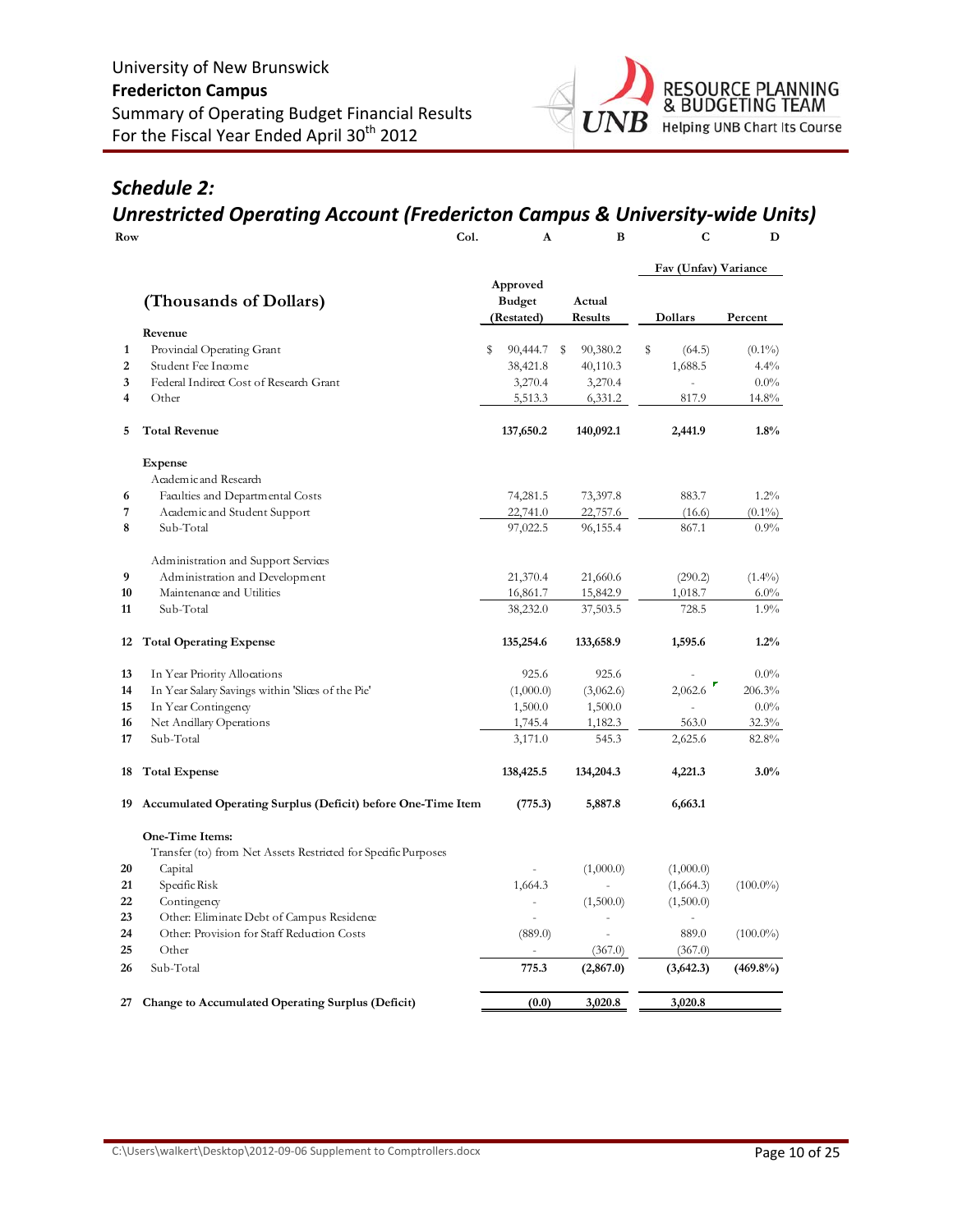

### *REVENUE*

Overall revenue for the Fredericton Campus<sup>1</sup>, at \$140.1 Million represent a \$2.4 Million (or 1.8%) favorable variance over the 2011‐12 budget. Major drivers are:

- \$1.7 Million (or 1.2%) attributable to an increase in Student Fee Income; and,
- $\bullet$  \$0.8 Million (or 0.6%) attributable to an increase in Other Revenue.

#### **Exhibit 5: 2011‐12 Revenue, by Type**

|                            |               | (\$000s)       |                             |         |
|----------------------------|---------------|----------------|-----------------------------|---------|
|                            |               |                |                             |         |
| <b>Fredericton Campus</b>  | <b>Budget</b> | <b>Actuals</b> | <b>Fav (Unfav) Variance</b> |         |
|                            | 2011/12       | 2011/12        | <b>Dollars</b>              | Percent |
| Provincial Operating Grant | \$90,444.7    | \$90,380.3     | (564.4)                     | (0.0%   |
| Student Fee Income         | 38,421.8      | 40,110.3       | \$1,688.5                   | 1.2%    |
| Other Revenues             | 8,783.7       | 9,601.6        | \$817.9                     | 0.6%    |
| <b>Total Revenues</b>      | \$137,650.2   | \$140.092.2    | \$2,442.0                   | 1.8%    |

*Note: Percent increase (decrease) is a percentage of 2011/12 Total Revenue.*

#### **Student Fee Income**

Student Fee Income, at \$40.1 Million, represents a \$1.7 Million (or 4.4%) favorable variance over the 2011‐12 budget. Major drivers are:

- \$1.2 Million (or 70% of the favorable variance) attributed to higher than expected international differential income related to undergraduate students;
- \$0.3 Million (or 19% of the favorable variance) attributed to higher than expected tuition income related to undergraduate students;
- \$0.1 Million (or 5% of the favorable variance) attributed to higher than expected international differential fees for graduate students; and,
- \$0.1 Million (or 5% of the favorable variance) attributed to lower than expected costs to provide on‐campus, degree credit instruction through the College of Extended Learning.

C:\Users\walkert\Desktop\2012-09-06 Supplement to Comptrollers.docx Page 11 of 25

<sup>&</sup>lt;sup>1</sup> References to "Fredericton Campus" include both the Fredericton Campus "*propre*" as well as University-wide Units.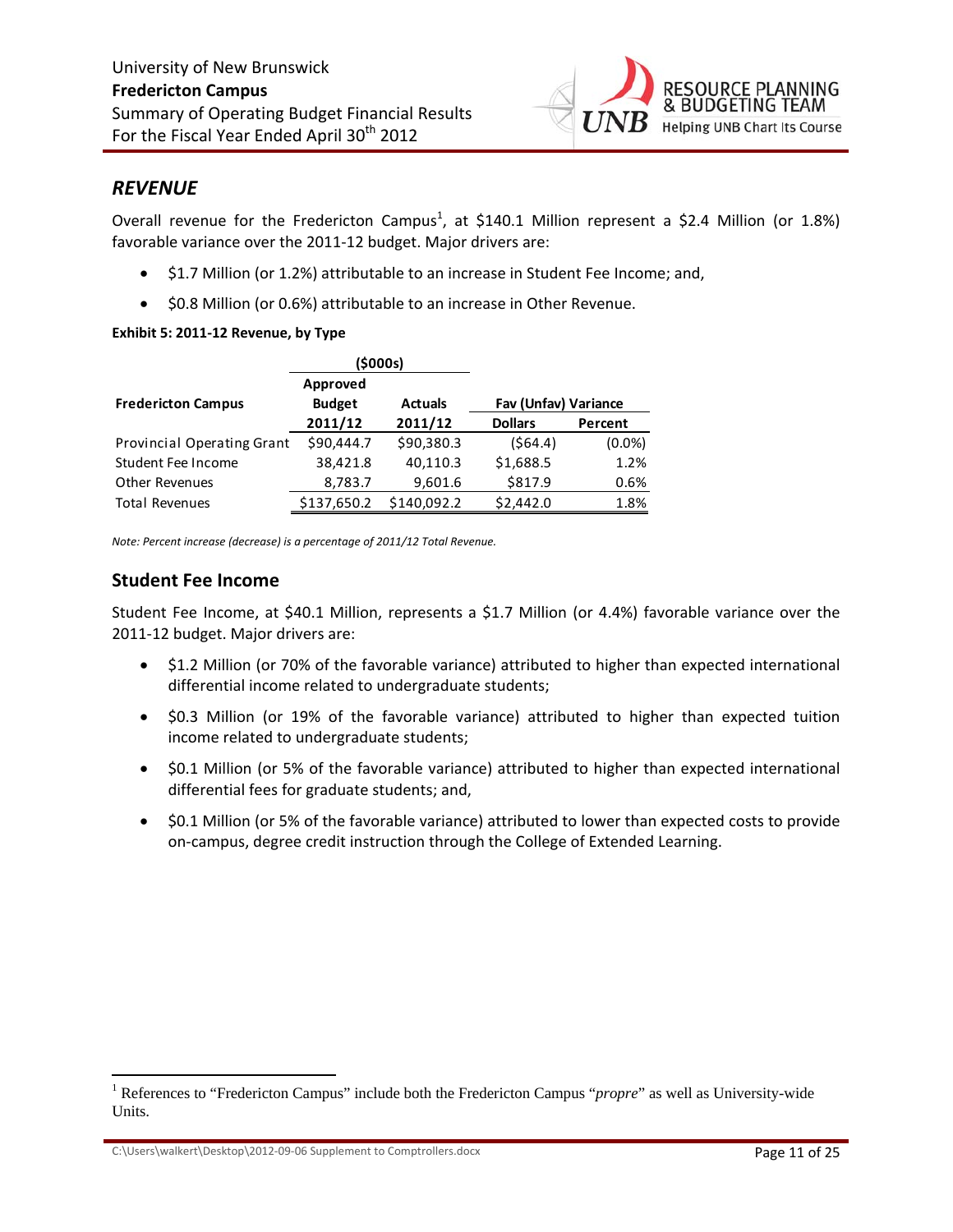

Student Fee Income is largely driven by enrolment. Exhibits 6 and 7 illustrate historical actual and budgeted enrolments.

#### **Exhibit 6: Overall Fall Enrolment (FTE) Exhibit 7: International Fall Enrolment (FTE)**



#### Exhibits 8 and 9 provide additional detail with regard to 2011‐12 Fredericton Campus enrolments.

#### **Exhibit 8: Historical and Budgeted Enrolment (Fall, FTE)**

| Col.                          | A          | в          |                       |       | Е            |
|-------------------------------|------------|------------|-----------------------|-------|--------------|
| Enrolment (FTE)               | 2009FA Act | 2010FA Act | 2011FA Bud 2011FA Act |       | $2012FA$ Bud |
| <b>Undergraduate Domestic</b> | 5,768      | 5,634      | 5,645                 | 5,598 | 5,608        |
| Undergraduate International   | 394        | 446        | 258                   | 484   | 392          |
| <b>Graduate Domestic</b>      | 834        | 847        | 958                   | 851   | 960          |
| <b>Graduate International</b> | 286        | 322        | 240                   | 360   | 240          |
| Total                         | 7.282      | 7.249      | 7.101                 | 7,293 | 7,200        |

It is normal for student populations to decline from Fall to Winter. Exhibit 9 provides detail with regard to Winter enrolments and provides a comparison to overall Fall enrolments.

#### **Exhibit 9: Historical and Budgeted Enrolment (Winter, FTE)**

| Col.                          | A          | в          |                       | D     | Е          |
|-------------------------------|------------|------------|-----------------------|-------|------------|
| Enrolment (FTE)               | 2010WI Act | 2011WI Act | 2012WI Bud 2012WI Act |       | 2013WI Bud |
| <b>Undergraduate Domestic</b> | 5,472      | 5,398      | 5,380                 | 5,278 | 5,327      |
| Undergraduate International   | 354        | 435        | 233                   | 463   | 373        |
| <b>Graduate Domestic</b>      | 817        | 833        | 886                   | 803   | 931        |
| <b>Graduate International</b> | 294        | 326        | 240                   | 362   | 233        |
| Total                         | 6,937      | 6.992      | 6,739                 | 6,906 | 6,864      |
| Winter as Percent of Fall     | 95.3%      | 96.5%      | 94.9%                 | 94.7% | 95.3%      |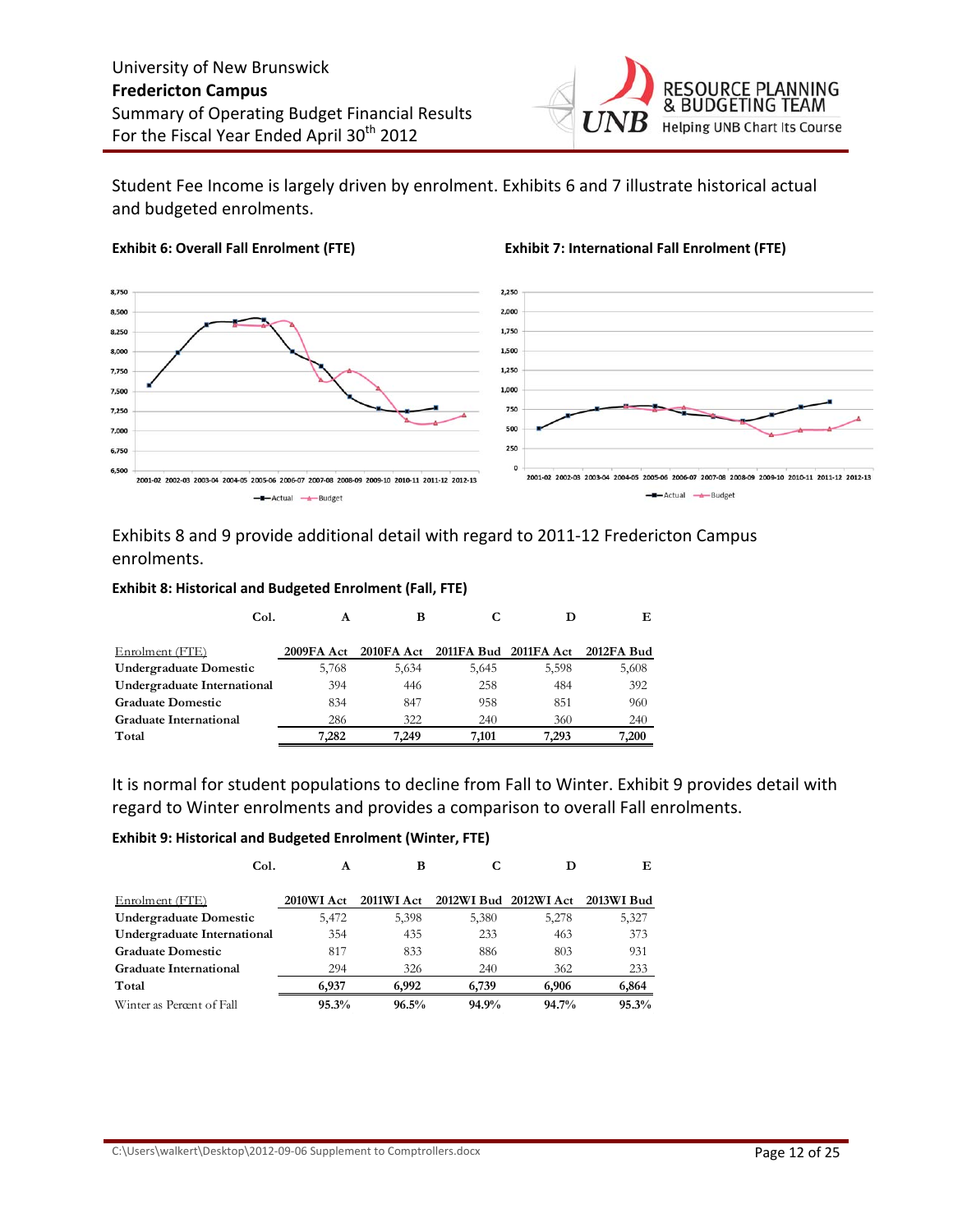

#### **Other Revenue**

Other Revenue, at \$9.6 Million, represents a \$0.8 Million (or 9.3%) favorable variance over the 2011‐12 budget.

#### **Exhibit 10: Other Revenue, by Type**

|                                         | (\$000)       |                |                      |           |
|-----------------------------------------|---------------|----------------|----------------------|-----------|
| <b>Fredericton Campus &amp;</b>         | Approved      |                |                      |           |
| <b>University-wide Units</b>            | <b>Budget</b> | <b>Actuals</b> |                      |           |
|                                         | 2011/12       | 2011/12        | Fav (Unfav) Variance |           |
|                                         |               |                | <b>Dollars</b>       | Percent   |
| Indirect Costs of Research              | \$3,270.4     | \$3,270.4      | (50.0)               | $(0.0\%)$ |
| Short-term Investment Income            | 725.0         | 1,077.1        | 352.1                | 48.6%     |
| Management Fees & Campus Overhead       | 679.5         | 759.7          | 80.2                 | 11.8%     |
| Contribution from Saint John Campus     | 999.4         | 999.4          | 0.0                  | 0.0%      |
| Contract Overhead (Net of distributions | 398.8         | 431.0          | 32.2                 | 8.1%      |
| Contribution from (to) Capital, Net     | 266.0         | 265.0          | (1.0)                | (0.4% )   |
| Parking Fees and Fines                  | 483.8         | 585.8          | 102.0                | 21.1%     |
| <b>Application Fees</b>                 | 342.0         | 328.5          | (13.5)               | $(4.0\%)$ |
| Outreach and Extension                  | 497.0         | 673.5          | 176.5                | 35.5%     |
| Mandatory Student Fees                  | 1,060.4       | 1,061.8        | 1.4                  | 0.1%      |
| All Other                               | 61.4          | 149.4          | 88.0                 | 143.2%    |
| Total                                   | \$8.783.7     | \$9,601.6      | \$817.9              | 9.3%      |

Major drivers are:

- An increase of \$0.4 Million (or 42% of the favorable variance) attributed to higher than expected Short-term Investment Income;
- An increase of \$0.2 Million (or 22% of the favorable variance) attributed to higher than expected Outreach and Extension from our College of Extended Learning; and,
- An increase of \$0.1 Million (or 12% of the favorable variance) attributed to higher than expected Parking Fees and Fines.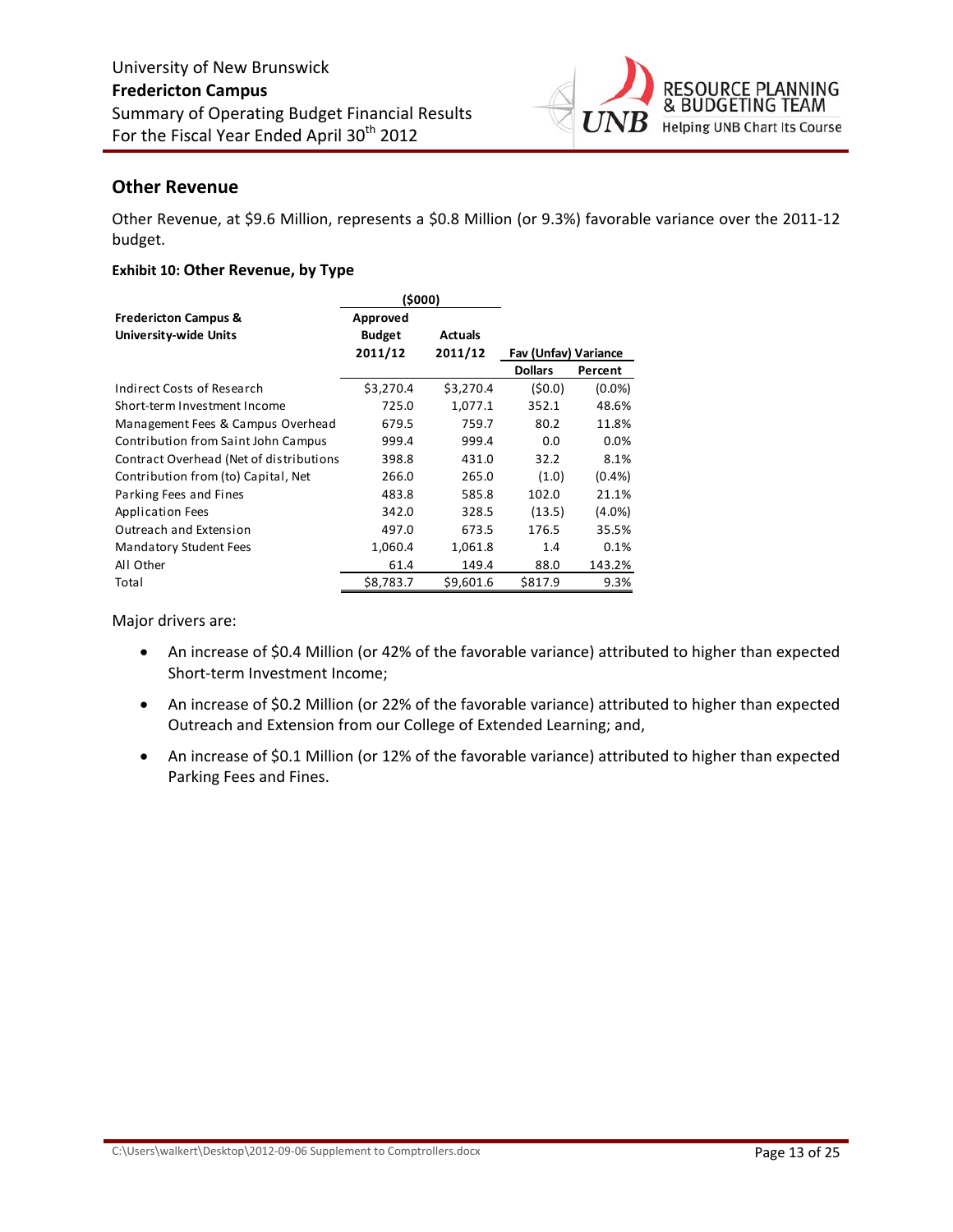

#### *EXPENSE*

Total expense of the Fredericton Campus, at \$134.2 Million, represents a \$4.2 Million (or 3.0%) favorable variance over the 2011-12 budget. This result includes Operating Expense, In-Year Priority Allocations, In‐Year Salary Savings, In‐Year Contingency and Net Ancillary Operations.

#### **Exhibit 11: 2011‐12 Expense**

|                                  | (\$000)       |                |                      |           |
|----------------------------------|---------------|----------------|----------------------|-----------|
| <b>Fredericton Campus &amp;</b>  | Approved      |                |                      |           |
| <b>University-wide Units</b>     | <b>Budget</b> | <b>Actuals</b> |                      |           |
|                                  | 2011/12       | 2011/12        | Fav (Unfav) Variance |           |
|                                  | (Restated)    |                | <b>Dollars</b>       | Percent   |
|                                  |               |                |                      |           |
| Faculties and Departmental Costs | \$74,281.5    | \$73,397.8     | \$883.7              | 1.2%      |
| Academic and Student Support     | 22,741.0      | 22,757.6       | (16.6)               | $(0.1\%)$ |
| Administration and Development   | 21,370.4      | 21,660.6       | (290.2)              | $(1.4\%)$ |
| <b>Maintenance and Utilities</b> | 16,861.7      | 15,842.9       | 1,018.8              | 6.0%      |
| <b>Total Operating Expense</b>   | 135,254.6     | 133,658.9      | 1,595.7              | 1.2%      |
|                                  |               |                |                      |           |
| In-Year Priority Allocations     | 925.5         | 925.6          | (0.1)                | (0.0%     |
| In-Year Salary Savings           | (1,000.0)     | (3,062.6)      | 2,062.6              | 206.3%    |
| In-Year Contingency              | 1,500.0       | 1,500.0        |                      | 0.0%      |
| Net Ancillary Operations         | 1,745.4       | 1,182.3        | 563.1                | 32.3%     |
| <b>Total Expense</b>             | \$138,425.5   | \$134,204.2    | \$4,221.3            | 3.0%      |

### **Faculties and Departmental Costs**

Faculties and Departmental Costs, at \$73.4 Million, represent a \$0.8 Million (or 1.2%) favorable variance over the 2011-12 budget. Major drivers of this positive result are:

- \$0.5 Million (or 62% of the favorable variance) attributed to 2011-12 growth in costs of the faculty pension plan less than the 5% budget assumption;
- \$0.4 Million (or 51% of the favorable variance) attributed to better than budgeted performance on other fringe benefits, for example Canada Pension Plan;

These positive results were partially *offset* by:

● \$0.1 Million over-expenditure in Faculties and Departmental Costs attributed to the earmarking of funds as the Tweeddale Centre transitions to a sustainable operating model.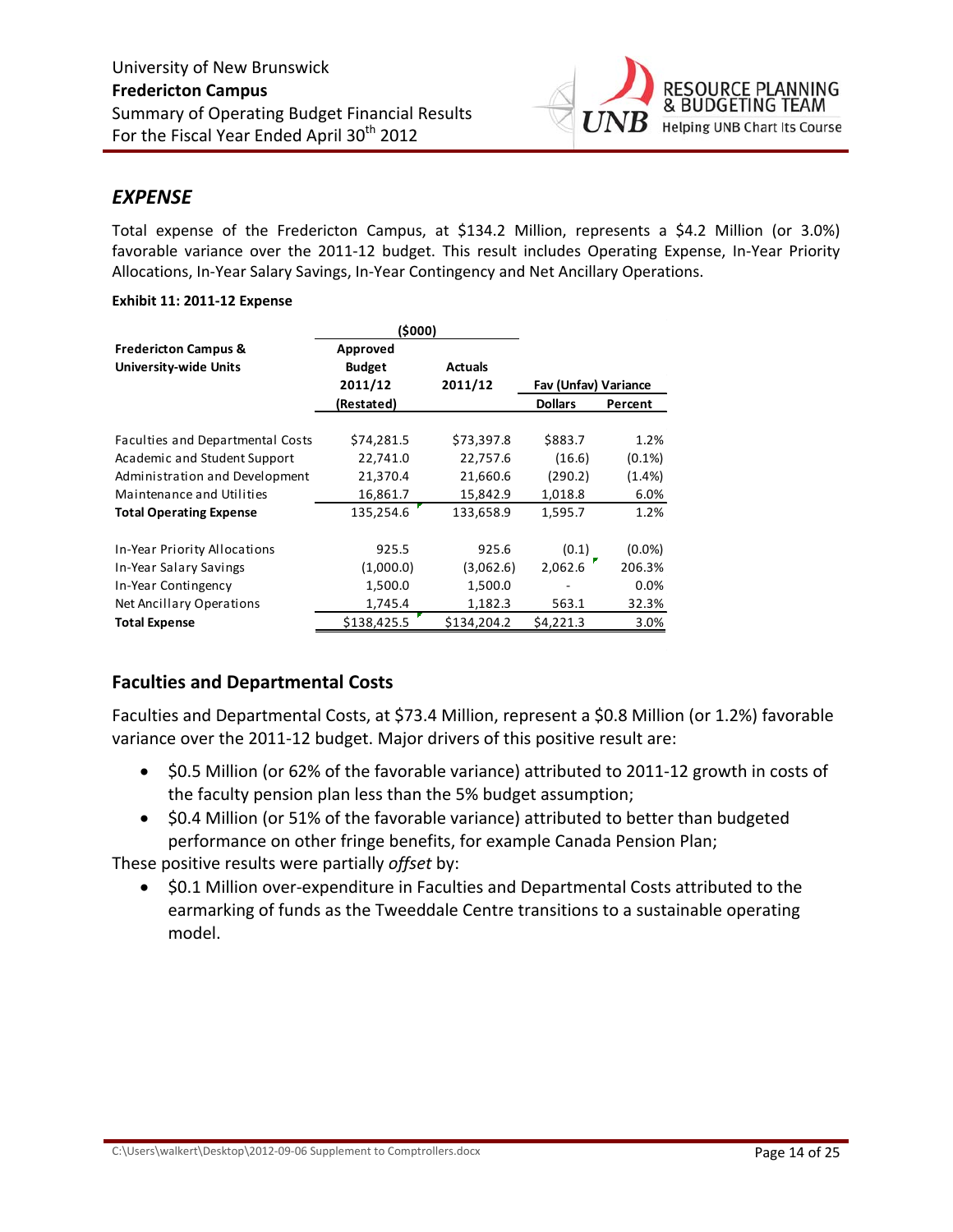

#### **Academic and Student Support**

Academic and Student Support, at \$22.8 Million, represents no material variance over the 2011-12 budget. The major drivers of this result are:

- \$0.2 Million favorable variance attributed to better than budgeted performance on fringe benefits, for example Canada Pension Plan; *offset* by
- \$0.2 Million unfavorable variance attributed to the provision of funding for unbudgeted championship travel in Intercollegiate Athletics.

#### **Administration and Development**

Administration and Development costs, at \$21.7 Million, represents a \$0.3 Million (or 1%) unfavorable variance over the 2011‐12 budget. Major drivers of this negative result are:

- \$0.3 Million (or 36% of the unfavorable variance) attributed to higher than budgeted legal and other consulting costs; and,
- \$0.2 Million (or 17% of the unfavorable variance) attributed to the creation of a provision for in‐year corrections to non‐salary budget carry forwards in 2012‐13.

These items are *offset* by:

 \$0.2 Million (or 69% of the variance) attributed to better than budgeted performance on fringe benefits, for example Canada Pension Plan.

#### **Maintenance and Utilities**

Maintenance and Utilities, at \$15.8 Million, represent a \$1.0 Million (or 6.0%) favorable variance over the 2011‐12 budget. This favorable variance is 90% attributable to better than budgeted utilities. Major drivers are:

- \$0.4 Million (or 40% of the variance) attributed to lower than expected heat consumption due mainly to a warm heating season;
- \$0.3 Million (or 30% of the variance) attributed to lower than expected fuel prices (particularly in the cost of Natural Gas, which was predicted to increase in 2011‐12);
- \$0.2 Million (or 20% of the variance) attributed to adjustment of the Campus fuel consumption mix to increase Natural Gas and decrease No. 6 (Bunker) Oil; and,
- \$0.1 Million (or 10% of the variance) attributed to better than budgeted performance on fringe benefits, for example Canada Pension Plan.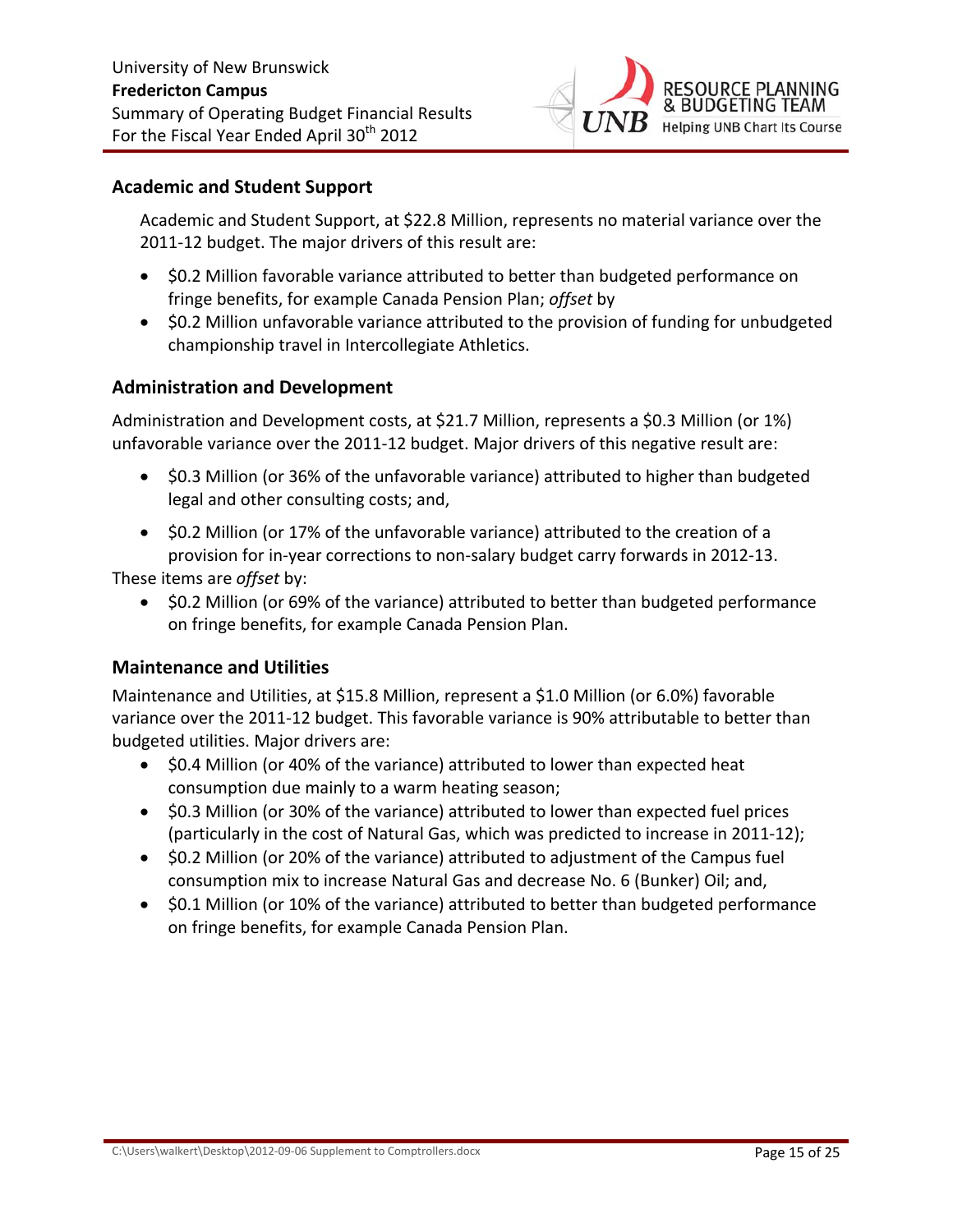

#### **In‐Year Salary Savings**

In‐Year Salary Savings, at \$3.1 Million, represent a \$2.19 Million (or 206%) favorable variance over the 2011‐12 budget. The Fredericton Campus budgeted for \$1.0 Million of in‐year salary savings (net of funds returned to maintain quality of programs). At year end, a total of \$4.6 Million in gross in‐year salary savings was surrendered by units on the Fredericton Campus. This balance comprises \$2.7 Million (or 60%) from Faculties and Departmental Costs, \$0.7 Million (or 16%) from Academic and Student Support, \$1.0 Million (or 21%) from Administration and Development and \$0.2 Million (or 4%) from Maintenance & Utilities. Of these savings, \$1.5 Million (or 33%) were returned to units for strategic purposes.

#### **Exhibit 12: 2011‐12 In‐Year Salary Savings, by Source**

|                                               | 2011/12 Net Salary Savings Comprises |               |             |            | Fav (Unfav)     |                |
|-----------------------------------------------|--------------------------------------|---------------|-------------|------------|-----------------|----------------|
|                                               |                                      |               |             | Percentage |                 |                |
|                                               | Surrendered                          | Returned      | Net         | Returned   | <b>Budgeted</b> | <b>Dollars</b> |
| Fredericton Campus                            |                                      |               |             |            |                 |                |
| Vice-President (Fredericton)                  | \$3,084,748                          | (51,007,336)  | \$2,077,412 | 32.7%      | \$1,000,000     | \$1,077,412    |
| Vice-President (Finance & Corporate Services) | 682,340                              | (99, 743)     | 582,597     | 14.6%      |                 | 582,597        |
| Sub-total                                     | 3,767,088                            | (1, 107, 079) | 2,660,009   | 29.4%      | 1,000,000       | 1,660,009      |
| University-wide Units                         |                                      |               |             |            |                 | 0              |
| President                                     | 81,587                               | (23, 243)     | 58,344      | 28.5%      |                 | 58,344         |
| Vice-President (Advancement)                  | 140,000                              | (140,000)     | $\Omega$    | 100.0%     |                 | $\Omega$       |
| Vice-President (Finance & Corporate Services) | 592,273                              | (248, 345)    | 343,928     | 41.9%      |                 | 343,928        |
| Vice-President (Research)                     | 302                                  | 0             | 302         | 0.0%       |                 | 302            |
| <b>Total Salary Savings</b>                   | \$4,581,250                          | (51,518,667)  | \$3,062,583 | 33.1%      | \$1.000.000     | \$2,062,583    |

As shown in Exhibit 12, \$2.7 Million (or 87% of net salary savings) were surrendered by units of the Fredericton Campus with University‐wide Units contributing the remaining \$0.4 Million (or 13%).

#### **Exhibit 13: 2011‐12 In‐Year Salary Savings, by Type**

| 2011/12 Net Salary Savings Comprises |                |             |             |  |  |
|--------------------------------------|----------------|-------------|-------------|--|--|
|                                      |                |             | Percentage  |  |  |
| Surrendered                          | Returned       | Net         | Returned    |  |  |
|                                      |                |             |             |  |  |
|                                      |                |             | 22.0%       |  |  |
| 500,000                              | (342, 551)     | 157,449     | 68.5%       |  |  |
| 827,072                              | (300, 330)     | 526,742     | 36.3%       |  |  |
| 618,246                              | (247, 527)     | 370,719     | 40.0%       |  |  |
| 235,035                              | (77, 887)      | 157,148     | 33.1%       |  |  |
| 190,965                              | (24, 193)      | 166,772     | 12.7%       |  |  |
| 162,784                              | 0              | 162,784     | 0.0%        |  |  |
| 152,878                              | (25,093)       | 127,785     | 16.4%       |  |  |
| 122,221                              | (44, 372)      | 77,849      | 36.3%       |  |  |
| 97,288                               | (88, 762)      | 8,526       | 91.2%       |  |  |
| \$4,581,250                          | ( \$1,518,667) | \$3,062,583 | 33.1%       |  |  |
|                                      | \$1,674,761    | (\$367,952) | \$1,306,809 |  |  |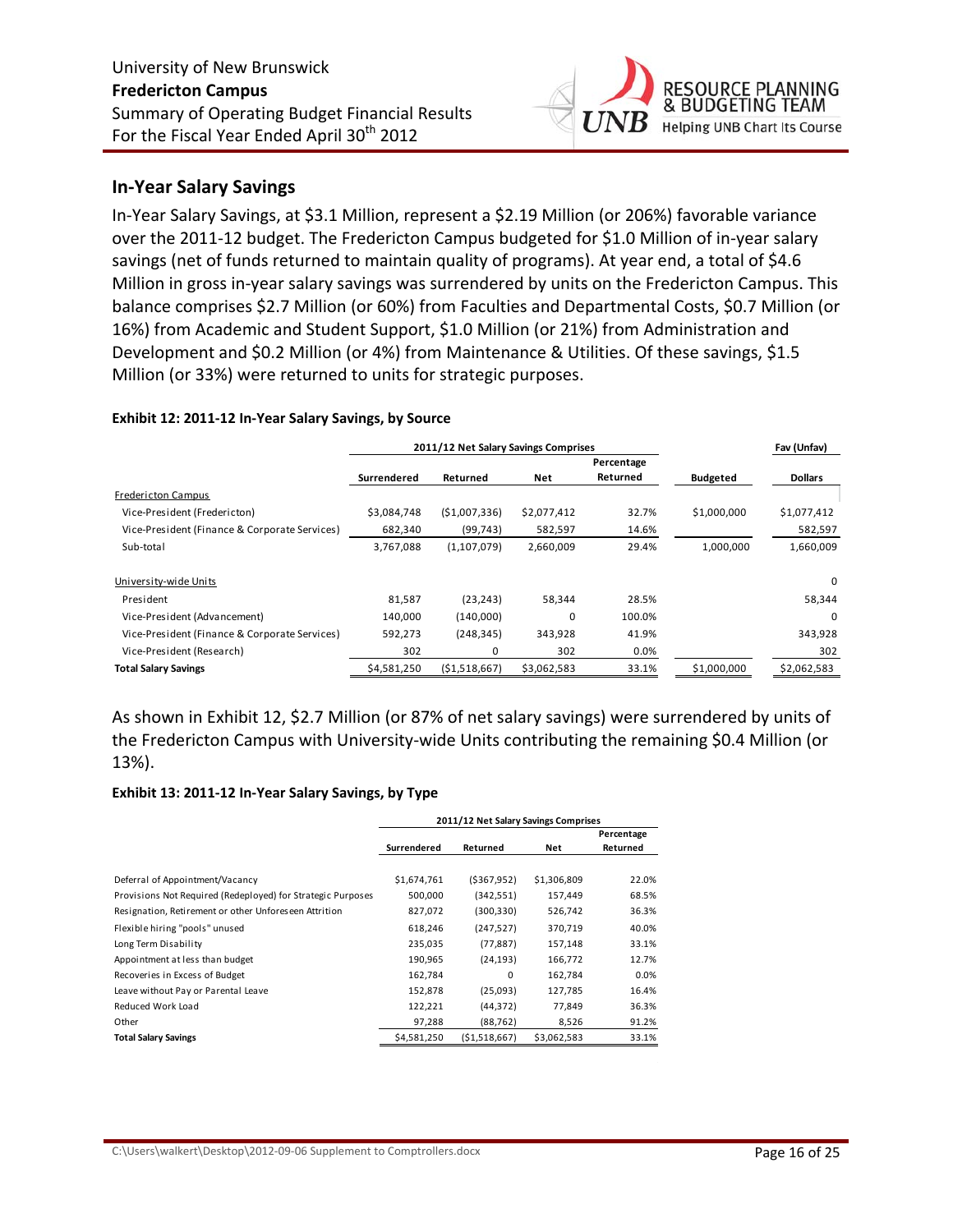

Exhibit 13 further details the source of these salary savings. Major drivers of the net salary savings in 2011-12 are:

- \$1.3 Million (43% of the variance) attributed to deferral of faculty and staff appointments;
- \$0.5 Million (or 17% of the variance) attributed to in-year resignations, retirements and other unforeseen attrition; and,
- \$0.4 Million (or 12% of the variance) attributed to in-year flexible hiring pools unused by year‐end.

#### **Net Ancillary Operations**

Certain operations of the Fredericton Campus are accounted for as business units having separate budgets as well as profit/loss statements. Ancillary units are expected to either remain self-sustaining or generate a small contribution towards the Fredericton Campus. To that end, the Fredericton Campus has now assigned responsibility for all of these units to the Residential Life, Campus and Conference Services portfolio in an effort to promote synergies and a business‐orientation.

Exhibit 14 details the net costs (contributions) from ancillary operations on the Fredericton Campus:

|                                                  | (\$000)                              |                    |         |                      |
|--------------------------------------------------|--------------------------------------|--------------------|---------|----------------------|
| <b>Fredericton Campus</b>                        | Approved<br><b>Budget</b><br>2011/12 | Actuals<br>2011/12 |         | Fav (Unfav) Variance |
| Deficit (Surplus) \$000s                         |                                      |                    | Dollars | Percent              |
|                                                  |                                      |                    |         |                      |
| Residential Life, Campus and Conference Services | \$1,009.9                            | 760.9              | \$249.0 | 24.7%                |
| <b>Aitken University Centre</b>                  | 594.2                                | 547.7              | 46.6    | $7.8\%$              |
| Turf Field and Dome                              | 359.4                                | 64.6               | 294.8   | $82.0\%$             |
| Wu Conference Centre                             | (21.0)                               | (1.4)              | (19.6)  | $93.6\%$             |
| <b>Bookstore</b>                                 | (197.2)                              | (189.5)            | (7.7)   | $3.9\%$              |
| <b>Total Ancillary Operations</b>                | \$1,745.4                            | \$1,182.3          | \$563.0 | 32.3%                |

#### **Exhibit 14: 2011‐12 Net Ancillary Operations**

Net Ancillary Operations, at a cost of \$1.2 Million, represent a \$0.6 Million (or 32%) favorable variance over the 2011‐12 budget. Major drivers are:

 $\bullet$  \$0.2 Million (or 44% of the variance) attributed to residence and conference operations. During 2011‐12, residence operations experienced in‐year salary savings (e.g. due to retirements and reduced workload arrangements). Conference services recorded the positive financial impacts of Congress 2011.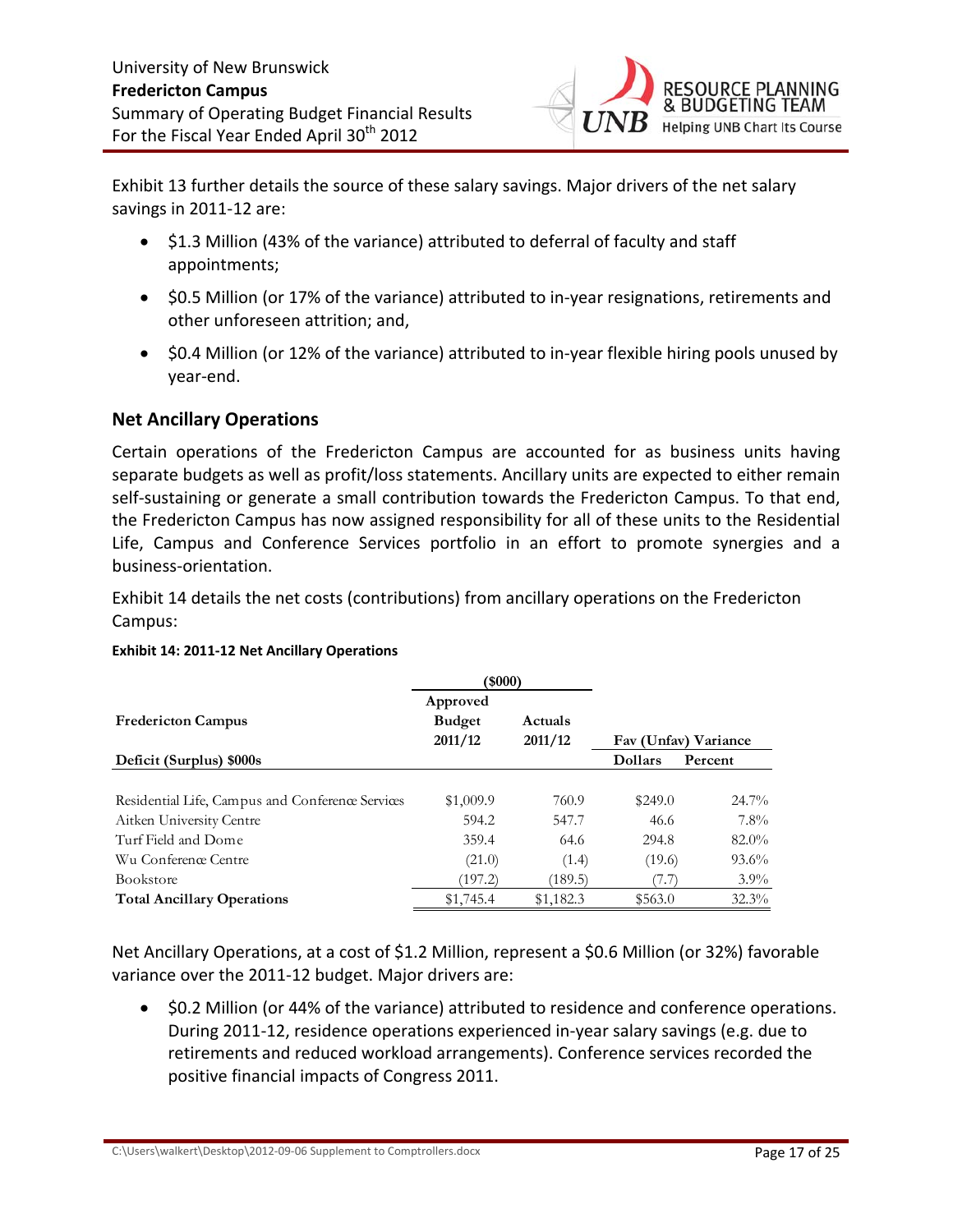

 \$0.3 Million (or 52% of the variance) attributed to Turf Field and Dome operations. Investment by the Fredericton Campus during 2011‐12 eliminated outstanding capital debt, and therefore, annual debt service on the facility. This has significantly improved the annual result and future financial outlook for the facility.

# *ONE‐TIME ITEMS: APPLICATION OF BUDGET SAVINGS*

Where the Accumulated Operating Surplus before One‐Time Items totaled \$5.9 Million for 2011-12, University management proposes to allocate a portion of these funds to Net Assets Restricted for Specific Purposes for use in 2012‐13 and future years. The proposed allocations are:

- \$1.5 Million provision for contingency against uncertain revenues (and particularly provincial operating grant revenues);
- \$1.0 Million provision for capital projects to enhance the teaching and learning environment, safety and security on the Fredericton Campus; and,
- \$0.4 Million provision for administrative costs in support of a fundraising campaign and future collective bargaining.

# *COMPARE YEAR‐END to PREVIOUS REPORT*

The Fredericton Campus reported in March 2012, (as part of the Supplement to the Comptroller's Report,) that year‐end results were projected in the Best Case to be \$2.4 Million favorable as compared to budget. Actual year-end results have yielded a \$5.9 Million favorable variance before final Transfers (to) from Net Assets Restricted for Specific Purposes. This represents an improvement by \$3.5 Million. Major drivers of these improved results are:

- \$1.5 Million in lower than budgeted fringe benefit costs than projected in our Best Case;
- \$1.1 Million more in-year salary savings than projected in our Best Case;
- \$0.9 Million more utility savings than projected in our Best Case;
- \$0.6 Million more Student Fee Income than projected in our Best Case; and,
- $\bullet$  \$0.5 Million more Other Revenue than projected in our Best Case.

The above are partially *offset* by:

- \$0.8 Million less transfers from Net Assets Restricted for Specific Purposes than budgeted; and,
- \$0.3 Million higher than budgeted legal and other consulting costs.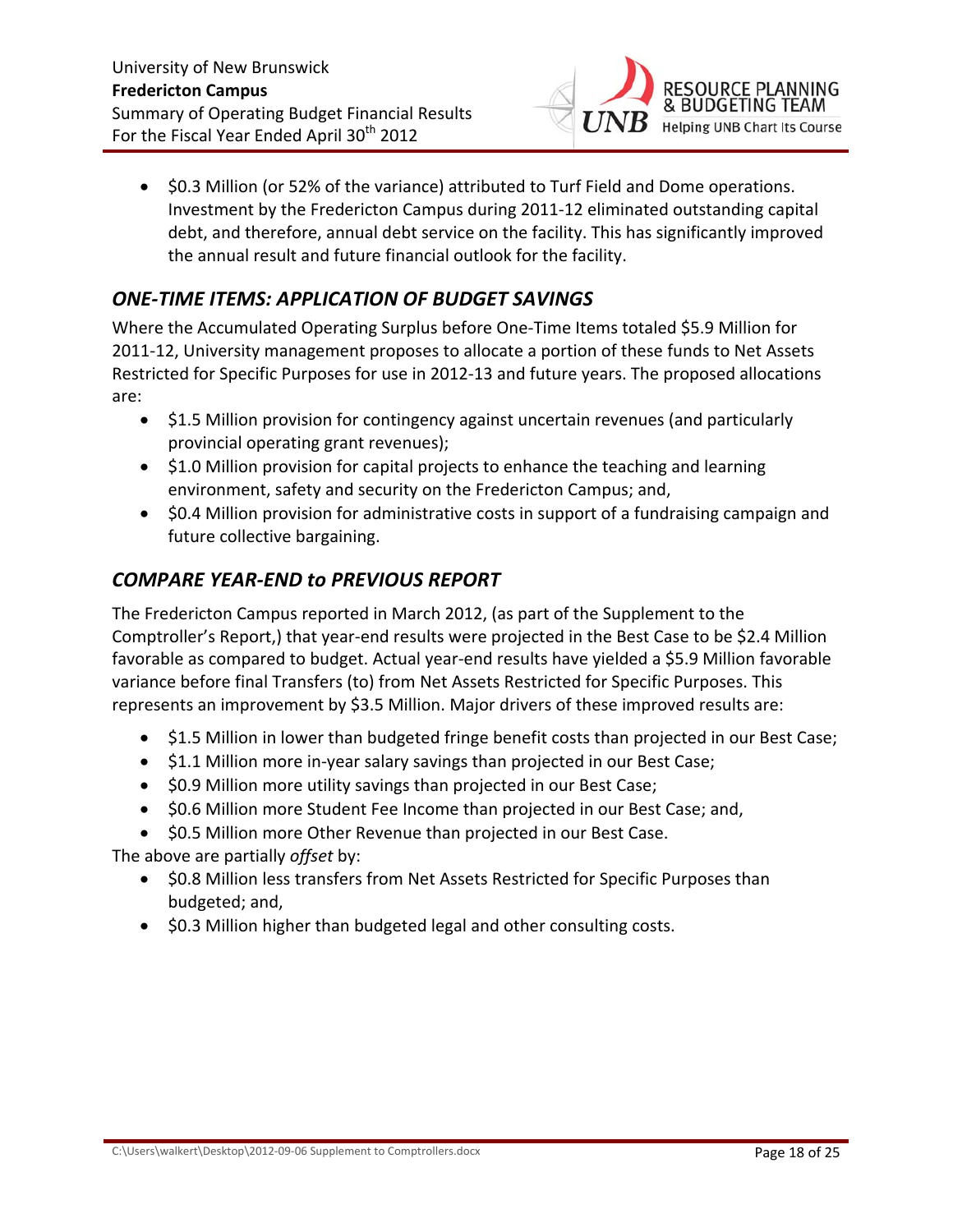

# **UNRESTRICTED OPERATING BUDGET STATEMENT Saint John Campus**

For the Year Ended April 30<sup>th</sup> 2012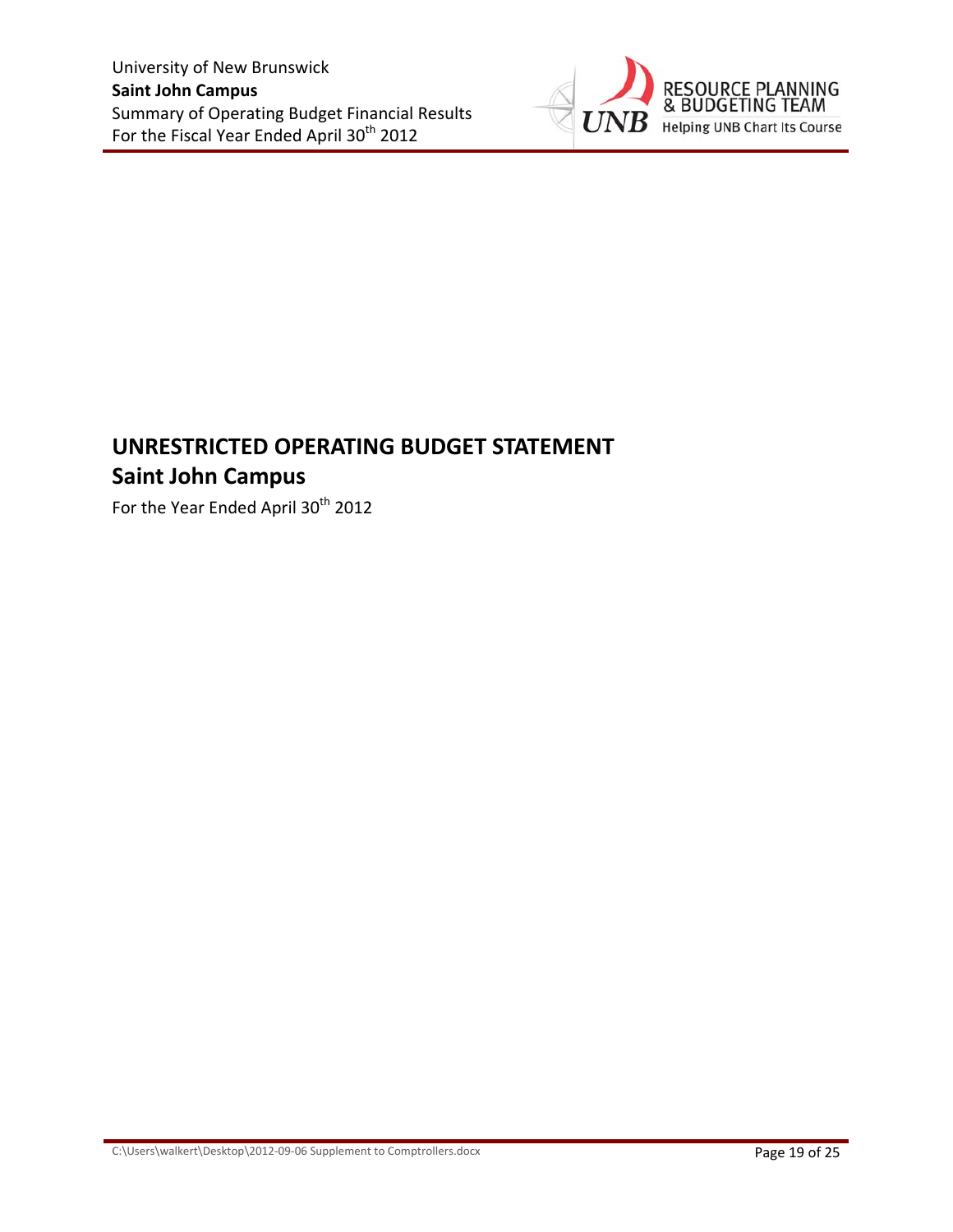

# *Schedule 3: Unrestricted Operating Account (Saint John Campus)*

| Row                            | Col.                                                           | A                                       |    | B                 | $\mathbf C$          | D                   |
|--------------------------------|----------------------------------------------------------------|-----------------------------------------|----|-------------------|----------------------|---------------------|
|                                |                                                                |                                         |    |                   | Fav (Unfav) Variance |                     |
|                                | (Thousands of Dollars)                                         | Approved<br><b>Budget</b><br>(Restated) |    | Actual<br>Results | Dollars              | Percent             |
|                                | Revenue                                                        |                                         |    |                   |                      |                     |
| $\mathbf{1}$<br>$\overline{2}$ | Provincial Operating Grant                                     | \$<br>17,622.0                          | -S | 17,619.7          | \$<br>(2.3)          | $(0.0\%)$           |
|                                | Student Fee Income                                             | 14,337.8<br>176.0                       |    | 17,278.0          | 2,940.2              | 20.5%               |
| 3<br>4                         | Federal Indirect Cost of Research Grant<br>Other               | 2,451.2                                 |    | 176.0<br>2,885.6  | 434.4                | $0.0\%$<br>$17.7\%$ |
|                                |                                                                |                                         |    |                   |                      |                     |
| 5                              | <b>Total Revenue</b>                                           | 34,587.0                                |    | 37,959.3          | 3,372.3              | 9.8%                |
|                                | <b>Expense</b>                                                 |                                         |    |                   |                      |                     |
| 6                              | Academic and Research<br>Faculties and Departmental Costs      | 19,454.3                                |    | 19,411.7          | 42.6                 | 0.2%                |
| 7                              | Academic and Student Support                                   | 5,156.5                                 |    | 5,159.5           | (3.0)                | $(0.1\%)$           |
| 8                              | Sub-Total                                                      | 24,610.8                                |    | 24,571.2          | 39.6                 | 0.2%                |
|                                |                                                                |                                         |    |                   |                      |                     |
|                                | Administration and Support Services                            |                                         |    |                   |                      |                     |
| 9                              | Administration and Development                                 | 5,142.8                                 |    | 5,200.6           | (57.8)               | $(1.1\%)$           |
| 10                             | Maintenance and Utilities                                      | 4,681.6                                 |    | 4,198.2           | 483.4                | $10.3\%$            |
| 11                             | Sub-Total                                                      | 9,824.4                                 |    | 9,398.8           | 425.6                | 4.3%                |
| 12                             | <b>Total Operating Expense</b>                                 | 34,435.2                                |    | 33,970.0          | 465.2                | 1.4%                |
| 13                             | In Year Priority Allocations                                   | 660.0                                   |    | 660.0             |                      | $0.0\%$             |
| 14                             | In Year Salary Savings within 'Slices of the Pie'              | (400.0)                                 |    | (1,306.6)         | 906.6                | 226.7%              |
| 15                             | In Year Contingency                                            | $\frac{1}{2}$                           |    | $\frac{1}{2}$     |                      |                     |
| 16                             | Net Anallary Operations                                        | 191.4                                   |    | 551.6             | (360.2)              | $(188.2\%)$         |
| 17                             | Sub-Total                                                      | 451.4                                   |    | (95.0)            | 546.4                | 121.0%              |
| 18                             | <b>Total Expense</b>                                           | 34,886.6                                |    | 33,875.0          | 1,011.6              | 2.9%                |
| 19                             | Accumulated Operating Surplus (Deficit) before One-Time Item   | (299.6)                                 |    | 4,084.3           | 4,383.9              |                     |
|                                | One-Time Items:                                                |                                         |    |                   |                      |                     |
|                                | Transfer (to) from Net Assets Restricted for Specific Purposes |                                         |    |                   |                      |                     |
| 20                             | Capital                                                        |                                         |    | (2,300.0)         | (2,300.0)            |                     |
| 21                             | Specific Risk                                                  | 299.6                                   |    | 299.6             |                      | $0.0\%$             |
| 22                             | Contingency                                                    |                                         |    | (300.0)           | (300.0)              |                     |
| 23                             | Other: Eliminate Debt of Campus Residence                      |                                         |    | (1,723.0)         | (1,723.0)            |                     |
| 24                             | Other: Provision for Staff Reduction Costs                     |                                         |    | ä,                | ÷,                   |                     |
| 25                             | Other                                                          |                                         |    | (60.9)            | (60.9)               |                     |
| 26                             | Sub-Total                                                      | 299.6                                   |    | (4,084.3)         | (4,383.9)            | $(1463.3\%)$        |
| 27                             | Change to Accumulated Operating Surplus (Deficit)              | 0.0                                     |    | (0.0)             | $\overline{a}$       |                     |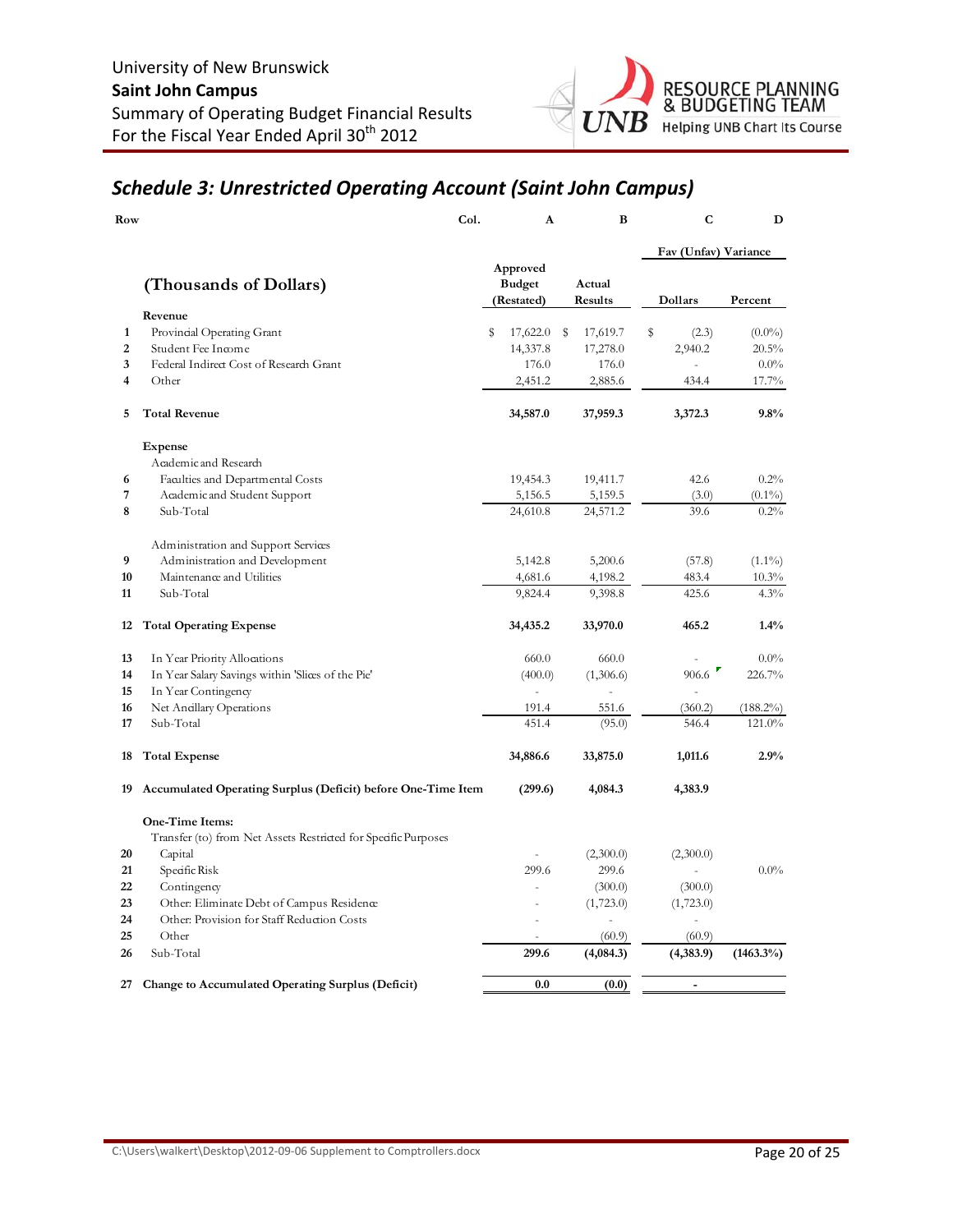

## *REVENUE*

Overall revenue for the Saint John Campus, at \$38.0 Million represent a \$3.4 Million (or 9.8%) favorable variance over the 2011-12 budget. Major drivers are:

- \$2.9 Million (or 8.5%) attributable to an increase in Student Fee Income; and,
- \$0.4 Million (or 1.3%) attributable to an increase in Other Revenue.

#### **Exhibit 15: 2011‐12 Revenue, by Type**

|                            | (\$000s)      |                |                |                             |  |
|----------------------------|---------------|----------------|----------------|-----------------------------|--|
|                            |               |                |                |                             |  |
| <b>Saint John Campus</b>   | <b>Budget</b> | <b>Actuals</b> |                | <b>Fav (Unfav) Variance</b> |  |
|                            | 2011/12       | 2011/12        | <b>Dollars</b> | Percent                     |  |
| Provincial Operating Grant | \$17,622.0    | \$17,619.7     | (52.3)         | (0.0%                       |  |
| Student Fee Income         | 14,337.8      | 17,278.0       | \$2,940.2      | 8.5%                        |  |
| Other Revenues             | 2,627.2       | 3,061.6        | \$434.4        | 1.3%                        |  |
| <b>Total Revenues</b>      | \$34,587.0    | \$37,959.3     | \$3,372.3      | 9.8%                        |  |

*Note: Percent increase (decrease) is a percentage of 2011/12 Total Revenue.*

#### **Student Fee Income**

Student Fee Income, at \$17.3 Million, represents a \$2.9 Million (or 8.5%) favorable variance over the 2011‐12 budget. Major drivers are:

- \$1.5 Million (or 51% of the favorable variance) attributed to higher than expected international differential revenue related to undergraduate students;
- \$1.0 Million (or 35% of the favorable variance) attributed to higher than expected tuition revenue related to undergraduate students; and,
- \$0.2 Million (or 7% of the favorable variance) attributed to higher than expected tuition revenue related to graduate students.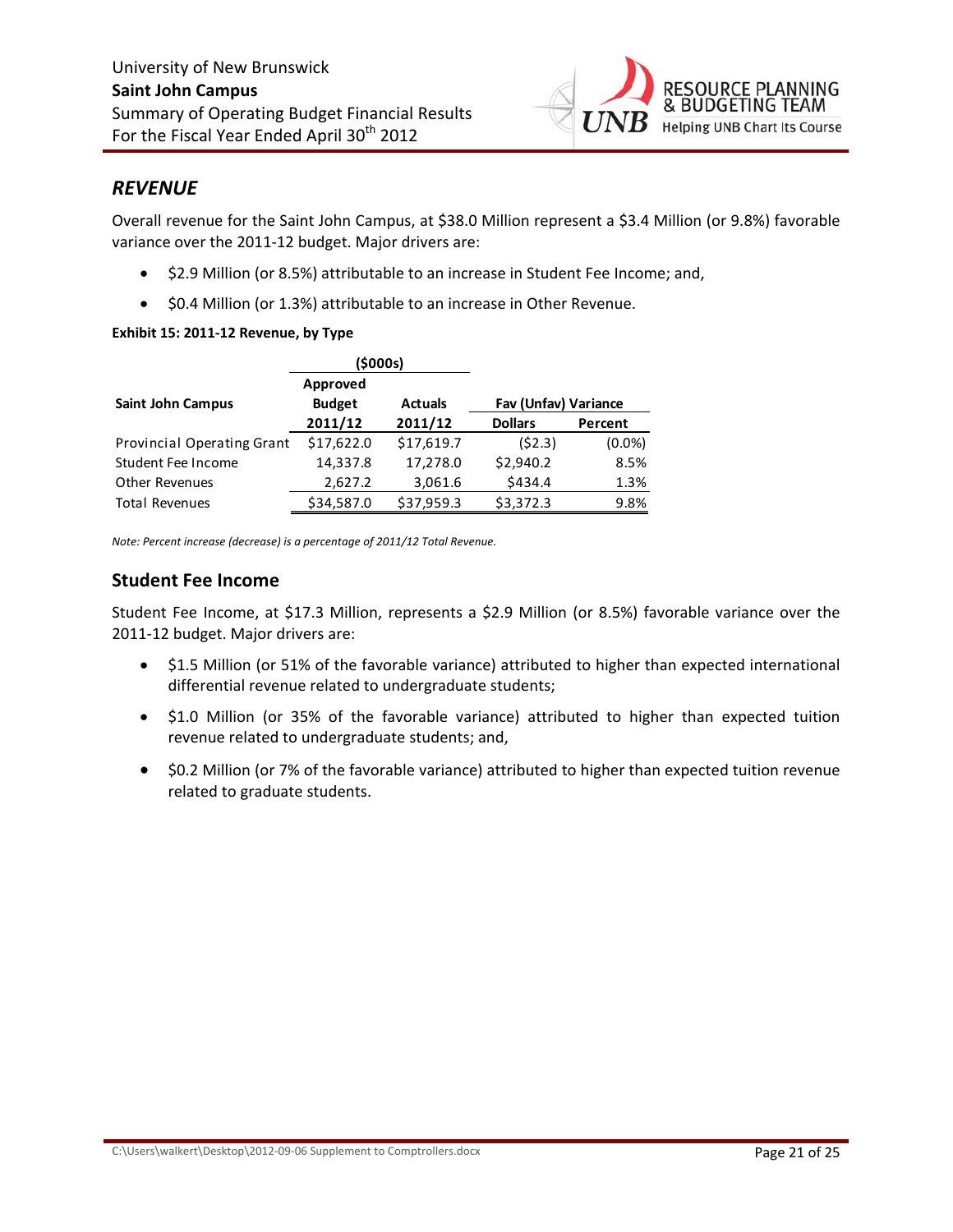

Student Fee Income is largely driven by enrolment. Exhibits 16 and 17 illustrate historical actual and budgeted enrolments.

#### **Exhibit 16: Overall Fall Enrolment (FTE) Exhibit 17: International Fall Enrolment (FTE)**

#### 2,250 3,000 2,750 2,000 2,500 1,750 1,500 2,250 1,250 2,000 1,000 1,750 750 1,500 500 1.250 250 1,000 750 2001-02 2002-03 2003-04 2004-05 2005-06 2006-07 2007-08 2008-09 2009-10 2010-11 2011-12 2012-13 2001-02 2002-03 2003-04 2004-05 2005-06 2006-07 2007-08 2008-09 2009-10 2010-11 2011-12 2012-13  $-\blacksquare$ Actual  $\rightarrow$  Budget  $-\blacksquare$ -Actual  $-\blacksquare$ -Budget

#### Exhibits 18 and 19 provide additional detail with regard to 2011‐12 Saint John Campus enrolments.

#### **Exhibit 18: Historical and Budgeted Enrolment (Fall, FTE)**

| Enrolment (FTE)               | 2009FA Act |       | 2010FA Act 2011FA Bud 2011FA Act |       | 2012FA Bud |
|-------------------------------|------------|-------|----------------------------------|-------|------------|
| <b>Undergraduate Domestic</b> | 1.724      | 1.666 | 1.613                            | 1.674 | 1,719      |
| Undergraduate International   | 313        | 398   | 371                              | 524   | 517        |
| <b>Graduate Domestic</b>      | 78         | 80    | 64                               | 112   | 114        |
| <b>Graduate International</b> | 31         | 58    | 36                               | 73    | 36         |
| Total                         | 2.146      | 2.202 | 2.084                            | 2.383 | 2,386      |

It is normal for student populations to decline from Fall to Winter. Exhibit 19 provides detail with regard to Winter enrolments and provides a comparison to overall Fall enrolments.

#### **Exhibit 19: Historical and Budgeted Enrolment (Winter, FTE)**

| Enrolment (FTE)               | 2010WI Act | 2011WI Act | 2012WI Bud 2012WI Act |          | 2013WI Bud |
|-------------------------------|------------|------------|-----------------------|----------|------------|
| <b>Undergraduate Domestic</b> | 1,620      | 1,538      | 1,532                 | 1,550    | 1,633      |
| Undergraduate International   | 319        | 481        | 356                   | 534      | 491        |
| Graduate Domestic             | 59         | 81         | 61                    | 105      | 109        |
| <b>Graduate International</b> | 46         | 56         | 34                    | 67       | 34         |
| Total                         | 2.044      | 2.156      | 1.983                 | 2.256    | 2,267      |
| Winter as Percent of Fall     | 95.2%      | 97.9%      | $95.2\%$              | $94.7\%$ | $95.0\%$   |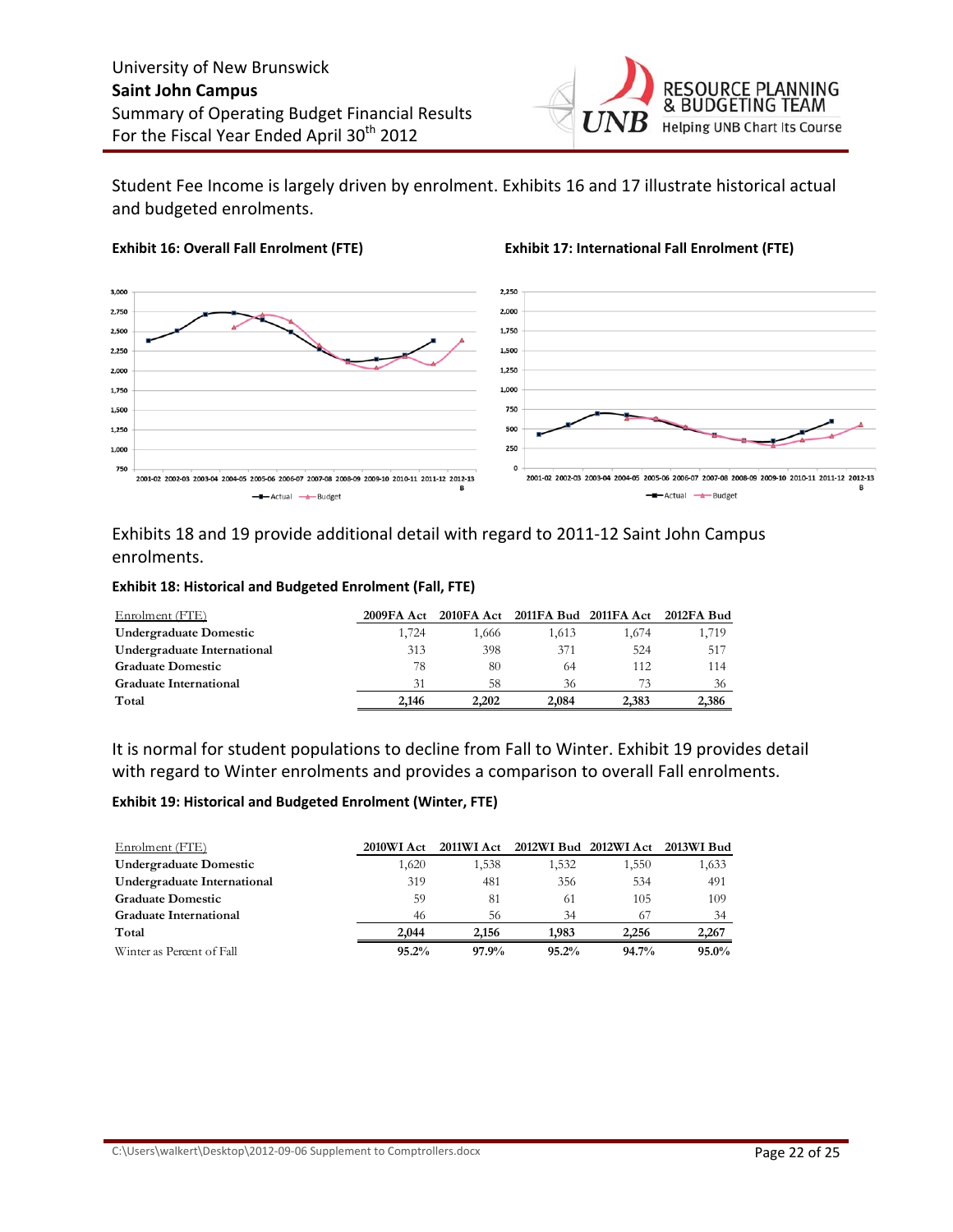

#### **Other Revenue**

Other Revenue, at \$3.0 Million, represents a \$0.4 Million (or 16.5%) favorable variance over the 2011‐12 budget.

#### **Exhibit 20: Other Revenue, by Type**

|                                         | (\$000)       |                |                      |         |
|-----------------------------------------|---------------|----------------|----------------------|---------|
|                                         | Approved      |                |                      |         |
| <b>Saint John Campus</b>                | <b>Budget</b> | <b>Actuals</b> |                      |         |
|                                         | 2011/12       | 2011/12        | Fav (Unfav) Variance |         |
|                                         | (Restated)    |                | <b>Dollars</b>       | Percent |
| Indirect Costs of Research              | \$176.0       | \$176.0        | \$0.0                | 0.0%    |
| Short-term Investment Income            | 300.0         | 439.9          | 139.9                | 46.6%   |
| Management Fees & Campus Overhead       | 279.5         | 312.4          | 32.9                 | 11.8%   |
| Contribution from Fredericton Campus    | 278.3         | 252.5          | (25.8)               | (9.3%)  |
| Contract Overhead (Net of distributions |               |                | 0.0                  |         |
| Commissions and Rental Income           | 156.6         | 184.7          | 28.1                 | 18.0%   |
| Contribution from (to) Capital, Net     | -             |                | 0.0                  |         |
| Parking Fees and Fines                  | 202.1         | 202.1          | 0.0                  | $0.0\%$ |
| Application Fees                        | 70.0          | 143.4          | 73.4                 | 104.9%  |
| Outreach and Extension                  | 600.0         | 600.0          | 0.0                  | 0.0%    |
| <b>Mandatory Student Fees</b>           |               |                | 0.0                  |         |
| All other                               | 564.7         | 750.6          | 185.9                | 32.9%   |
| Total                                   | \$2,627.2     | \$3,061.6      | \$434.4              | 16.5%   |

Major drivers are:

- \$0.1 Million (or 32% of the favorable variance) attributed to higher-than-budgeted Short-term Investment Income resulting from higher cash balances during 2011‐12; and,
- \$0.2 Million (or 43% of the favorable variance) attributed to higher-than-budgeted recoveries from Dalhousie Medical Education partnership as well as management fees from the MBA program.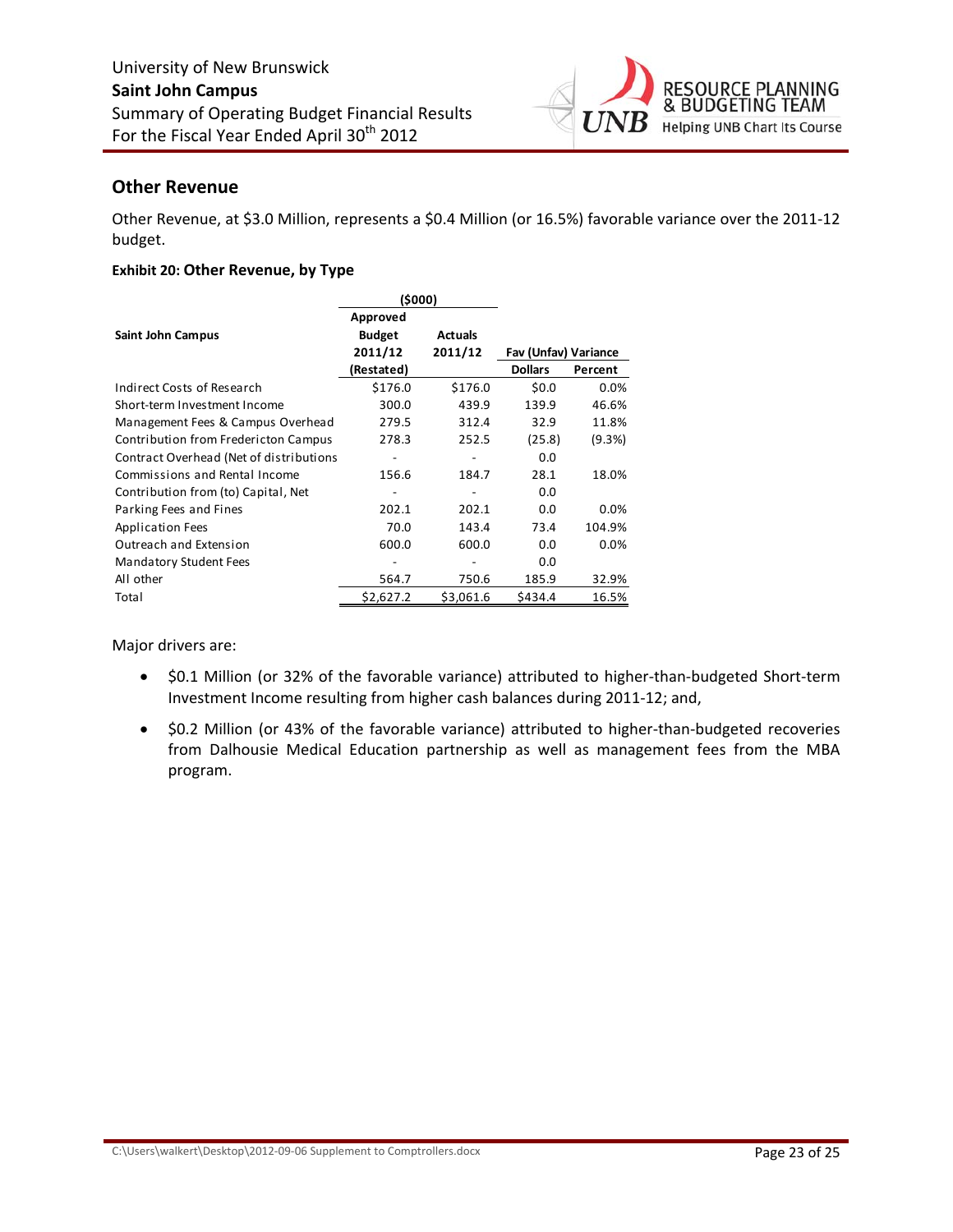

## *EXPENSE*

Total expense of the Saint John Campus, at \$33.9 Million, represents a \$1.0 Million (or 2.9%) favorable variance over the 2011-12 budget. This result includes Operating Expense, In-Year Priority Allocations, In‐Year Salary Savings, In‐Year Contingency and Net Ancillary Operations.

#### **Exhibit 21: 2011‐12 Expense**

|                                  | (\$000)       |            |                      |           |
|----------------------------------|---------------|------------|----------------------|-----------|
|                                  | Approved      |            |                      |           |
| Saint John Campus                | <b>Budget</b> | Actual     |                      |           |
|                                  | 2011/12       | 2011/12    | Fav (Unfav) Variance |           |
|                                  | (Restated)    |            | <b>Dollars</b>       | Percent   |
|                                  |               |            |                      |           |
| Faculties and Departmental Costs | \$19,454.3    | \$19,411.6 | \$42.7               | 0.2%      |
| Academic and Student Support     | 5,156.5       | 5,159.5    | (3.0)                | $(0.1\%)$ |
| Administration and Development   | 5,142.8       | 5,200.6    | (57.8)               | $(1.1\%)$ |
| Maintenance and Utilities        | 4,681.6       | 4,198.2    | 483.4                | 10.3%     |
| <b>Total Operating Expense</b>   | 34,435.2      | 33.969.9   | 465.3                | 1.4%      |
|                                  |               |            |                      |           |
| In-Year Priority Allocations     | 660.0         | 660.0      |                      | 0.0%      |
| In-Year Salary Savings           | (400.0)       | (1,306.6)  | 906.6                | 226.7%    |
| In-Year Contingency              |               |            |                      |           |
| Net Ancillary Operations         | 191.4         | 551.6      | (360.2)              | (188.2%)  |
| <b>Total Expense</b>             | \$34.886.6    | \$33,874.9 | \$1,011.7            | 2.9%      |

#### **Maintenance and Utilities**

Maintenance and Utilities, at \$4.2 Million, represents a \$0.5 Million (or 10.3%) favorable variance over the 2011-12 budget. Major drivers of this positive result are:

- S0.4 Million in lower than budgeted utility costs attributed to better than budgeted fuel prices as well as positive variances specifically related to the new Hans W Klohn Learning Commons and Ward Chipman Library; and,
- \$0.1 Million in lower than budgeted non-salary costs attributed to savings as the Campus transitions from a facilities management contract to a new service model.

#### **In‐Year Salary Savings**

In‐Year Salary Savings, at \$1.3 Million, represent a \$0.9 Million (or 227%) favorable variance over the 2011‐12 budget. The Saint John Campus budgeted for \$0.4 Million of in‐year salary savings (net of funds returned to maintain quality of programs). At year end, a total of \$1.1 Million (gross in‐year salary savings) was surrendered by units on the Saint John Campus prior to funds returned. This balance mainly comprises \$0.9 Million (or 83%) from Faculties and Departmental Costs and \$0.2 Million (or 18%) from Administration and Development.